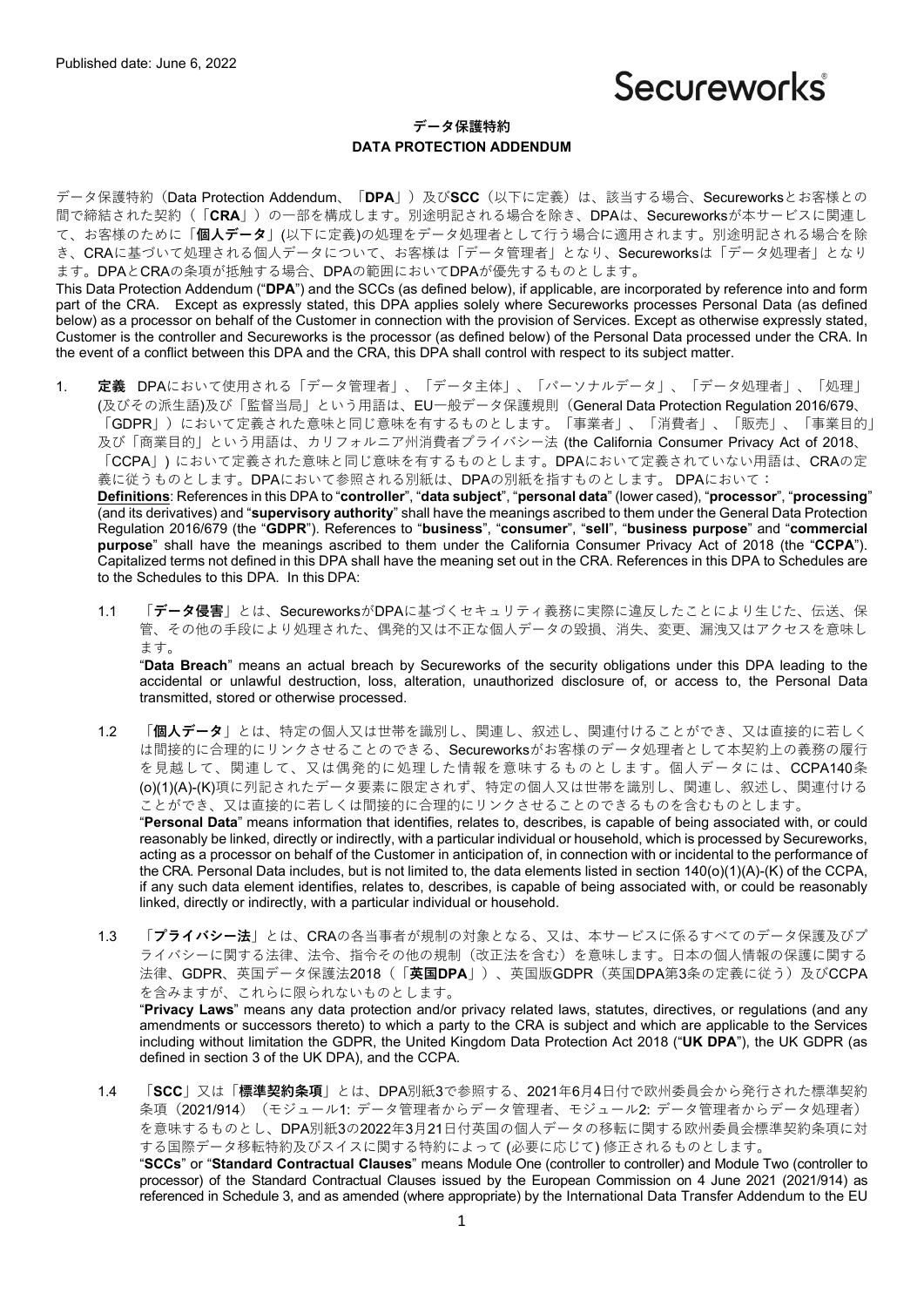Commission Standard Contractual Clauses for UK transfers of Personal Data dated 21 March 2022 and/or the country specific provisions for Switzerland set out in Schedule 3.

- 1.5 「**セキュリティイベント・データ**」とは、本サービスの提供に関連してSecureworksが収集する、セキュリティイベ ントに関する情報を意味します。 "**Security Event Data**" means information related to security events which is collected during Secureworks' provision of Services.
- 1.6 「**復処理者**」とは、個⼈データの処理に関連してSecureworksに関与する、Secureworksの関連会社、委託先を含む、 第三者を意味します。 "**Subprocessor**" means a third party engaged by Secureworks (including without limitation an Affiliate and/or subcontractor of Secureworks) in connection with the processing of Personal Data.
- 2. **処理の内容** CRA及びDPAに基づいて⾏われる処理の内容は、別紙1に記載の通りとします。 **Description of processing**: Schedule 1 sets out a description of the processing activities to be undertaken as part of the Services to be provided under the CRA and this DPA.
- 3. 法律の遵守 両当事者は、プライバシー法に規定される各々の義務を遵守するものとします。特に、お客様は、自己又は (関係する場合は)各関連会社のために、Secureworksが、プライバシー法に従って、DPA及びCRAに基づいて本サービス を提供するために必要なすべての許可及び同意を取得し、それを維持することを表明し、保証します。 **Compliance with laws**: the parties agree to comply with their respective obligations under Privacy Laws. In particular,

Customer warrants and represents (on its behalf and on behalf of each of its Affiliates where applicable) that it has obtained and will maintain all necessary authorizations and consents required to enable Secureworks to provide the Services and process the Personal Data pursuant to this DPA and CRA in accordance with Privacy Laws.

#### 4. **Secureworksの義務 Secureworks obligations**

4.1 指示 Secureworksは、(法令上の要請がない限り)個人データをお客様の適切で正当な指示に基づいて処理するも のとします。お客様は、Secureworksに対して、本サービスを提供するために個⼈データを処理及び移転し、 SecureworksのCRA及びDPAに基づく権利及び義務に従うよう指示するものとします。CRA及びDPAは、個人データ の処理に関するSecureWorksに対するお客様のすべての指示を構成するものとします。両当事者間における指示の追 加又は変更は、書面により合意されるものとし、指示に従うことによって追加の費用が生じる場合は、費用の取扱い について取り決めるものとします。お客様は、お客様のSecureworksに対する指示が適用される法律(プライバシー 法を含むが、これに限られない)を遵守していることを単独で保証し、当該指示にSecureworksが従ったことによっ て⽣じた結果について単独で責任を負うものとし、Secureworksは、このような⾏為によって債務不履⾏とはならな いものとします。ただし、Secureworksが、お客様の指示が、適用されるプライバシー法の規定に反するという意見 を有する場合、お客様に対して合理的に速やかにその旨をお客様に通知することにより、当該指示に従う義務を負わ ないものとします。

**Instructions:** Secureworks shall process the Personal Data only in accordance with Customer's reasonable and lawful instructions (unless otherwise required to do so by applicable law). Customer hereby instructs Secureworks to process and transfer the Personal Data in order to provide the Services and comply with Secureworks' rights and obligations under the CRA and this DPA. Any additional or alternate instructions must be agreed between the parties in writing, including the costs (if any) associated with complying with such instructions. Customer is solely responsible for ensuring its instructions comply with applicable law (including without limitation Privacy Law) and is solely responsible for the consequences of Secureworks complying with such instructions and Secureworks shall not be in default by doing so. However, if Secureworks is of the opinion that a Customer instruction infringes applicable Privacy Laws, Secureworks shall notify Customer as soon as reasonably practicable and shall not be required to comply with such instruction.

4.2 **機密保持義務** Secureworksは、個⼈データをCRAに基づき機密情報として取り扱うものとし、個⼈データにアクセ スする権限を持つ者(復処理者を含む)に対して、本条に定める義務と同等の義務を課すものとします。

**Confidentiality**: Secureworks shall maintain the confidentiality of the Personal Data in accordance with the CRA and shall require persons authorized to process the Personal Data (including its Subprocessors) to have committed to materially similar obligations of confidentiality.

4.3 開示 Secureworksは、次の各号に定める場合、個人データを第三者(関連会社及び復処理者を含む)に開示するこ とができるものとします。

**Disclosures**: Secureworks may only disclose the Personal Data to third parties (including without limitation its Affiliates and Subprocessors) for the purpose of:

- (a) お客様の合理的で正当な指⽰に従う場合 complying with Customer's reasonable and lawful instructions
- (b) 本サービスの提供に関連し、CRA及びDPAによって許諾されている場合 as required in connection with the Services and as permitted by the CRA and/or this DPA, and/or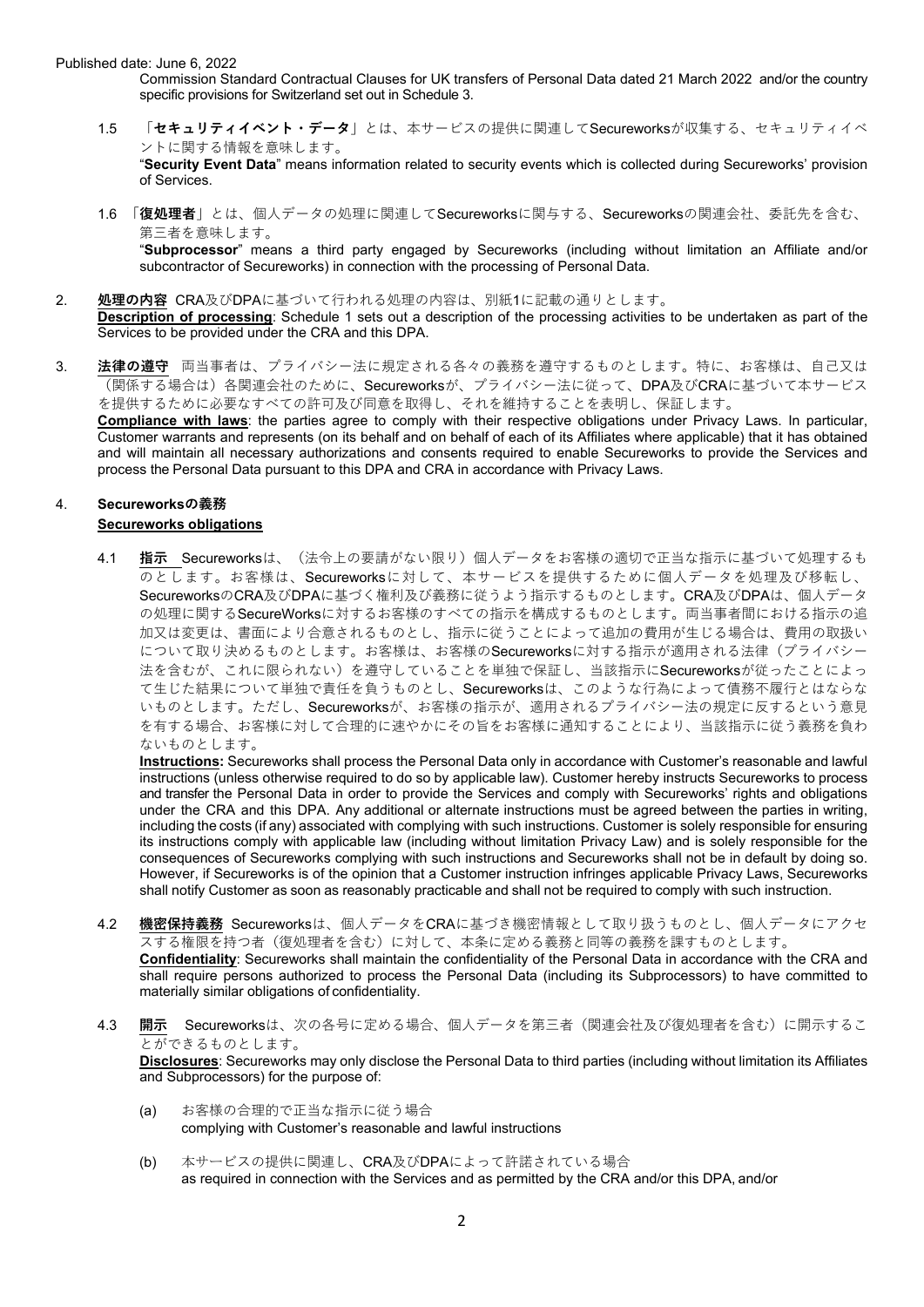- (c) プライバシー法を遵守するために必要な場合、⼜はSecureworks及びSecureworksの関連会社もしくは復処理 者に対して管轄権を有する裁判所、審判機関、規制当局、政府当局から開⽰を要求された場合。 to the extent required to comply with Privacy Laws, or an order of any court, tribunal, regulator or government agency with competent jurisdiction to which Secureworks, its Affiliates and/or Subprocessors is subject.
- 4.4 データ主体の権利に関する支援 Secureworksは、本サービスに関して、データ主体が個人データに関して(アクセ ス、変更及び消去を含むがこれらに限定されない)プライバシー法に基づく権利を⾏使した場合に、お客様が要求に 応じる上で、合理的な範囲において支援するものとします。Secureworksは、当該支援に費用が一定額以上を要する 場合、お客様に対して請求する権利を有するものとします。Secureworksは、データ主体及び消費者からCRAの有効 期間内に個⼈データに関連して適⽤されるプライバシー法に基づく権利の⾏使について要求を受けたときは、お客様 に対して合理的に速やかに通知するものとします。

**Assisting with data subject rights:** Secureworks shall, as required in connection with the Services and to the extent reasonably practicable, assist Customer to respond to requests from data subjects and consumers exercising their rights under Privacy Laws (including without limitation the right of access, rectification and/or erasure) in respect of the Personal Data. Secureworks may charge Customer for such assistance if the cost of assisting exceeds a nominal amount. Secureworks shall forward to Customer as soon as practicable any data subject rights requests Secureworks receives from Customer's data subjects.

4.5 セキュリティ Secureworksは、業界標準、実施に掛かる費用、性質、範囲、文脈及び処理の目的、その他個人デー タの処理に関連する状況を考慮し、GDPR第32条(又は、その他のプライバシー法に規定された同等の条項)に定め る措置を講じるものとします。両当事者は、別紙2(情報セキュリティ基準)の内容が、本条に定める個⼈データの 適切なセキュリティ保護基準を満たすことを合意します。

**Security**: Taking into account industry standards, the costs of implementation, the nature, scope, context and purposes of the processing and any other relevant circumstances, Secureworks shall implement the measures required by GDPR Article 32 (or similar provision under other applicable Privacy Laws). The parties agree that the security measures described in Schedule 2 (Security Measures) provide an appropriate level of security for the protection of Personal Data to meet the requirements of this clause.

4.6 **復処理者** お客様は、以下の各号に従うことを条件に、Secureworksが本サービスの個⼈データを処理する復処理者 (お客様ポータル⼜はクラウドサービス・ポータルに掲載され、随時更新されるリストにより特定される委託先)を 指名し、利用することに同意します。ただし、Secureworksは、(a) 復処理者が行う業務の内容において、(b) DPAに 基づいてSecureworksが負う義務と同等の義務を復処理者に課す内容の契約を復処理者との間で書⾯により締結する ものとします。Secureworksが新しい復処理者の指名を提案する場合、Secureworksは、お客様に通知し(電子メー ル⼜はお客様ポータルもしくはクラウドサービス・ポータルに通知を掲載することを含みますが、これに限定されま せん)、当該通知がなされてから30⽇以内にお客様が当該指名に異議を申し⽴てられるようにするものとします。お 客様は、合理的なデータ保護関連の理由でのみ、新しい復処理者の指名に異議を唱えることができるものとします。 お客様が異議を申し立てた場合、両当事者は代替案に合意する合理的な努力をするものとします。両当事者が合意で きない場合、お客様は、新しい復処理者の指名の影響を受けるすべての本サービスを終了することができるものとし ます。ただし、お客様は、Secureworksに30日前に書面で通知し、終了日以前に提供された本サービスについて支払 うべきすべての料金を (CRAに準拠した支払条件で) Secureworksに支払うものとします。両当事者は、該当する場 合、通知期間をより短くすることを合意できるものとします。 お客様がSecureworksの通知に対して、通知がなされ てから30⽇以内に異議を唱えなかった場合、お客様は新しい復処理者の追加に同意したものとみなされます。

**Subprocessors**: Customer agrees that Secureworks may appoint and use Subprocessors (which are identified on the subprocessor list posted on the customer portal or the Cloud Services portal, as updated from time to time) to process the Personal Data in connection with the Services PROVIDED THAT Secureworks puts in place a contract in writing with each Subprocessor that imposes obligations that are (a) relevant to the services to be provided by the Subprocessors and (b) materially similar to the rights and/or obligations granted or imposed on Secureworks under this DPA. If Secureworks proposes to appoint a new Subprocessor, Secureworks shall notify Customer (including without limitation by email or by posting a notification on the customer portal or the Cloud Services portal) and allow Customer to object to such appointment within 30 days of such notification being made. Customer may only object to the appointment of a new Subprocessor on reasonable data protection related grounds. If Customer objects, the parties shall use reasonable endeavours to agree alternative arrangements. If the parties cannot agree then Customer may terminate all Services affected by the appointment of the new Subprocessor subject to providing thirty (30) days written notice to Secureworks and making payment to Secureworks of any and all fees that are due and owing for any Services supplied prior to the termination date (on payment terms in accordance with the CRA). The parties may agree a shorter period of notice if applicable. Failure by Customer to object to Secureworks' notification within thirty (30) days from the notification being made will be deemed to be Customer's agreement to the addition of the new Subprocessor.

4.7 **個⼈データの消去**(理由の如何を問わず)本サービスが終了し、お客様から書⾯による要求があった場合、 Secureworksは合理的に速やかに個⼈データを消去するものとします。ただし、Secureworksは、(a) 法律、規制、司 法、監査、社内コンプライアンスの要請に基づき、必要な範囲で1部の複製物を保持できるものとし、(b) 個人デー タ⼜はその複製物をSecureworksのシステムから消去することが合理的かつ実務上できない場合、当該期間、消去を 延期することが出来るものとします。本条 (a) 又は (b) に基づいて消去を延期している間、DPAの規定が引き続き適 用されるものとします。(i)SCCモジュール2 第8.5条 (処理の期間及びデータの消去又は返却)、及び(ii)SCC第16(d)条 (標準契約条項の非遵守及び解除)において、お客様は、本サービス又はDPAが(理由を問わず)終了したとき、個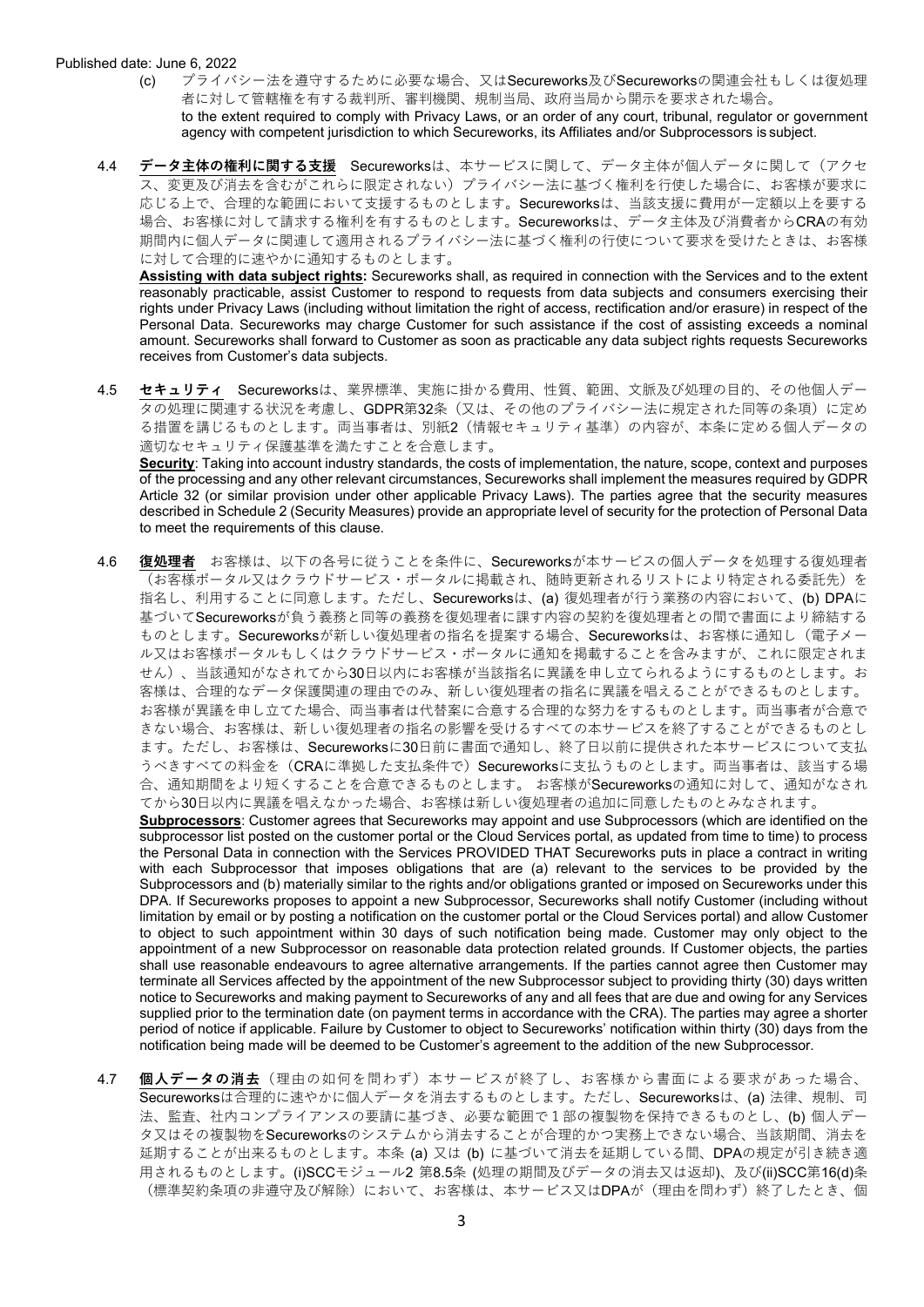人データが削除され(お客様に返却されない)ことを選択するものとし、Secureworks は、お客様から書面で要求さ れた場合にのみ、個⼈データの削除を証明するものとします。

**Deletion of Personal Data:** Upon termination of the Services (for any reason) and if requested by Customer in writing, Secureworks shall as soon as reasonably practicable delete the Personal Data, PROVIDED THAT Secureworks may: (a) retain one copy of the Personal Data as necessary to comply with any legal, regulatory, judicial, audit or internal compliance requirements; and/or (b) defer the deletion of the Personal Data to the extent and for the duration that any Personal Data or copies thereof cannot reasonably and practically be expunged from Secureworks' systems. The provisions of this DPA shall continue to apply to Personal Data that is retained by Secureworks pursuant to this clause. For the purpose of (i) the SCCs, Module Two, Clause 8.5 (*Duration of processing and erasure or return of data*) and (ii) the SCCs, Clause 16(d) (*Non-compliance with the Clauses and termination*), the Customer elects that upon termination (for any reason) of the Services or this DPA, the Personal Data will be deleted (and not returned to Customer) and Secureworks will only be required to certify the deletion of the Personal Data if requested in writing by Customer.

4.8 DPA遵守状況の報告 Secureworksは、お客様から合理的な書面による要請を受けた場合(ただし12か月に1度の頻度 を超えないものとします)、SecureworksがDPAに基づく義務を遵守していることを証明するために合理的に必要な 情報をお客様に提供します。

**Demonstrating compliance**: Secureworks shall, upon reasonable prior written request from Customer (such request not to be made more frequently than once in any twelve-month period), provide to Customer such information as may be reasonably necessary to demonstrate Secureworks' compliance with its obligations under this DPA.

4.9 **監査及び検査** お客様は、第4.8条に基づいてSecureworksが提供した情報がSecureworksのDPA遵守状況の証明とし  $\overline{\phantom{a}}$ て十分ではないと合理的に判断する場合、関連するSecureworksの処理に関するDPAの遵守状況を監査又は検査する 目的で、次の各号に従い、関連するSecureworksの処理に関する活動への合理的なアクセスを要請することができる ものとします。

**Audits and inspections**: Where Customer reasonably believes the information provided under clause 4.8 above is not sufficient to demonstrate Secureworks' compliance with this DPA, Customer may request reasonable access to Secureworks' relevant processing activities in order to audit and/or inspect Secureworks' compliance with this DPA PROVIDED THAT:

- (a) お客様は、Secureworksに対して、監査⼜は検査の30⽇以上前に合理的な書⾯による通知を⾏うものとします (ただし、プライバシー法、監督当局の命令、両当事者間の合意、データ侵害が発⽣した場合に、本項の定め より短い期間が適⽤される場合は、この限りではないものとします。) Customer gives Secureworks reasonable prior written notice of at least thirty (30) days before any audit or inspection (unless a shorter notice period is required by Privacy Laws, an order of a supervisory authority, otherwise agreed between the parties, or in the event of a Data Breach);
- (b) お客様は、Secureworksに対して、監査⼜は検査の30⽇以上前に合理的な書⾯による通知を⾏うものとしま す。(ただし、プライバシー法、監督当局の命令、両当事者間の合意、データ侵害が発⽣した場合に、本項の 定めより短い期間が適用される場合は、この限りではないものとします。) audits or inspections may not be carried out more frequently than once in any twelve-month period (unless required more frequently by Privacy Laws, an order of a supervisory authority, otherwise agreed between the parties, or in the event of a Data Breach);
- (c) お客様は、Secureworksに対し、監査希望⽇の2週間以上前に、監査の範囲、監査期間、監査開始⽇を記載し た詳細な監査計画書を提出するものとします。Secureworksは、当該監査計画書を確認し、重要な懸念や質問 事項を遅滞なくお客様に連絡するものとし、その後、両当事者は、最終的な監査計画を合意するものとします。 Customer submits to Secureworks a detailed audit plan at least two (2) weeks in advance of the proposed audit date describing the proposed scope, duration and start date of the audit. Secureworks shall review the audit plan and provide Customer with any material concerns or questions without undue delay. The parties will then reasonably cooperate to agree a final audit plan;
- (d) Secureworksは、調査を実施しつつ、法令及び第三者との秘密保持義務に違反しない⽬的で、情報へのアクセ スを制限することができるものとします。(セキュリティー・オペレーション・センターの見学者用スペース からガラス越しに⾒学することはできますが)、お客様及びお客様の監査⼈による、他のお客様のお客様デー タを取り扱っている機密性が高く立ち入りが制限されている区域へのお客様のアクセスは、法令により厳しく 制限されます。お客様は、Secureworksのポリシー、管理基準、手続に関する機密性の高い資料又は内容を、 監査又は検査が行われたSecureworksのオフィスに(電子的であるか物理的であるかを問わず)放置しないも のとし、自己の監査人が当該条件に従うことを保証するものとします。 Secureworks may restrict access to information in order to avoid compromising a continuing investigation, violating law or violating confidentiality obligations to third parties. Any access to sensitive or restricted facilities by Customer is strictly prohibited due to regulatory restrictions on access to other customers' data, although Customer and/or its auditor shall be entitled to observe the security operations center via a viewing window). Customer shall not (and must ensure that its auditor shall not) allow any sensitive documents and/or details

regarding Secureworks' policies, controls and/or procedures to leave the Secureworks location at which the audit

or inspection is taking place (whether in electronic or physical form);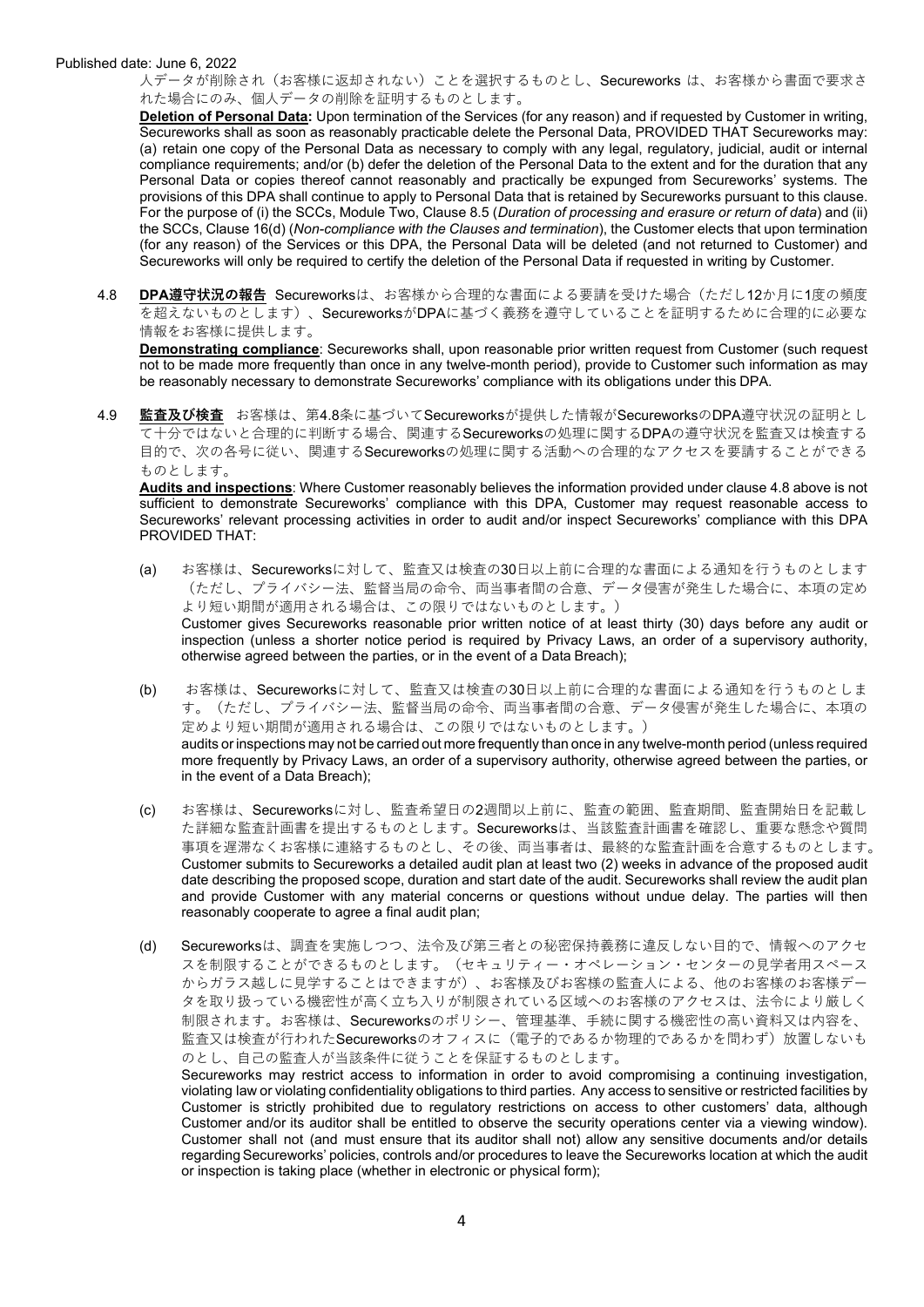(e) お客様は、監査⼜は検査をSecureworksの通常の業務時間中に実施するものとし、Secureworksの業務を中断 させないものとします。

Customer carries out the audit or inspection during normal business hours and without creating a business interruption to Secureworks;

- (f) 監査⼜は検査は、Secureworksの関連する施設におけるポリシー及び⼿続に従って⾏われるものとします。 the audit or inspection is carried out in compliance with Secureworks' relevant on-site policies and procedures;
- (g) お客様のために第三者が監査を実施する場合、当該第三者はCRAと同等の秘密保持義務に服するものとし、か つ、SecureWorksの直接の競合ではないものとします。Secureworksは、当該第三者が監査を実施する前に、 直接当該第三者との間で機密保持に関する契約書を締結する権利を留保するものとします。 where the audit is carried out by a third party on behalf of the Customer, such third party is bound by similar obligations of confidentiality to those set out in the CRA and is not a direct competitor of Secureworks. Secureworks reserves the right to require any such third party to execute a confidentiality agreement directly with Secureworks prior to the commencement of an audit or inspection; and
- (h) 当該監査⼜は検査によりSecureworksがDPAに定める義務に違反していたことが判明した場合を除き、お客様 は、Secureworksが第4.9条の定めに従うために発生した合理的な費用 (Secureworksが監査に対応した時間に 対し、Secureworks、社員及び専門家に対して発生した費用を含む)を負担するものとします。 except where the audit or inspection discloses a failure on the part of Secureworks to comply with its material obligations under this DPA, Customer shall pay all reasonable costs and expenses (including without limitation any charges for the time engaged by Secureworks, its personnel and professional advisers) incurred by Secureworks in complying with this clause 4.9.

お客様は、適用される法令により禁止されていない限り、第4.9条に基づいて実施した監査報告書の写しを一部 Secureworksに提出するものとします。お客様は、当該監査報告書を、プライバシー法上の基準を満たす目的又 はDPAの要件を満たすことを確認する⽬的で使⽤することができるものとします。当該監査報告書は両当事者間 の機密情報に該当するものとします。

Customer shall provide to Secureworks a copy of any audit reports generated in connection with an audit carried out under this clause 4.9, unless prohibited by applicable law. Customer may use the audit reports only for the purposes of meeting its regulatory audit requirements and/or confirming compliance with the requirements of applicable Privacy Laws. The audit reports shall be Confidential Information of the parties.

お客様は、SCC、モジュール2、第8.9(c)条並びに第8.9(d)条において、DPA第4.9条の規定がお客様による監査 の要求に組み込まれることに同意するものとします。

For the purpose of the SCCs, Module Two, Clauses 8.9(c) and 8.9(d), Customer agrees that the provisions of clause 4.9 of the DPA shall be incorporated into any audit request made by the Customer.

#### 5. **国際的な移転 International transfers**

- 5.1 Secureworksは、本サービスの提供に関連し、又は通常の業務の一環において、第5条に基づき、個人データ及びセ キュリティイベント・データを⾃⼰の関連会社及び復処理者に移転する可能性があります。Secureworksは、プライ バシー保護と個⼈データの国際流通についてのOECDガイドラインを考慮するものとします。 Secureworks may, in connection with the provision of the Services, or in the normal course of business, make international transfers of the Personal Data and Security Event Data to its Affiliates and/or Subprocessors subject to the terms of this clause 5. Secureworks takes into consideration the OECD Guidelines on the Protection of Privacy and Transborder Flows of Personal Data.
- 5.2 本サービスの提供及びSecureworksによるセキュリティイベント・データの処理が、(a)欧州経済領域、イギリス及び スイスから、(b)第三国(以下に定義)に所在するSecureworks(又はSecureworksの関連会社及び復処理者)へのパーソナ ルデータの移転を伴う場合、両当事者は、別紙3において参照されるSCCが当該移転に適用されることに同意するも のとします(イギリス⼜はスイスからの移転については、必要に応じて、別紙3の国別条項によって修正されます)。 本条における「**第三国**」とは、GDPR第45条(⼜はイギリス若しくはスイスのプライバシー法における同様の規定) に基づく十分性認定の対象となっておらず、かつプライバシー法によりパーソナルデータの移転が制限又は禁止され る国を意味します。SCC、DPA、プライバシー法の間で矛盾が生じた場合は、(1)プライバシー法、(2)SCC、(3)DPA の順に優先されます。

Where the provision of the Services and/or Secureworks' processing of Security Event Data involve a transfer of personal data from (a) the European Economic Area, the United Kingdom and/or Switzerland to (b) Secureworks or any of Secureworks' Affiliates and/or Subprocessors located in a Third Country (as defined below), the parties agree that the SCCs as referenced in Schedule 3 shall apply to such transfer (as amended (where applicable) by the country specific provisions also referenced in Schedule 3 for transfers from the UK and/or Switzerland). "**Third Country**" in this clause means a country that is not subject to an adequacy decision pursuant to Article 45 of the GDPR (or a similar provision in the Privacy Laws of the United Kingdom and/or Switzerland) and to which a transfer of personal data would be restricted or prohibited by Privacy Laws. In the event of a conflict between the SCCs, this DPA or Privacy Law, the order of priority will be (1) Privacy Law, (2) the SCCs and (3) this DPA.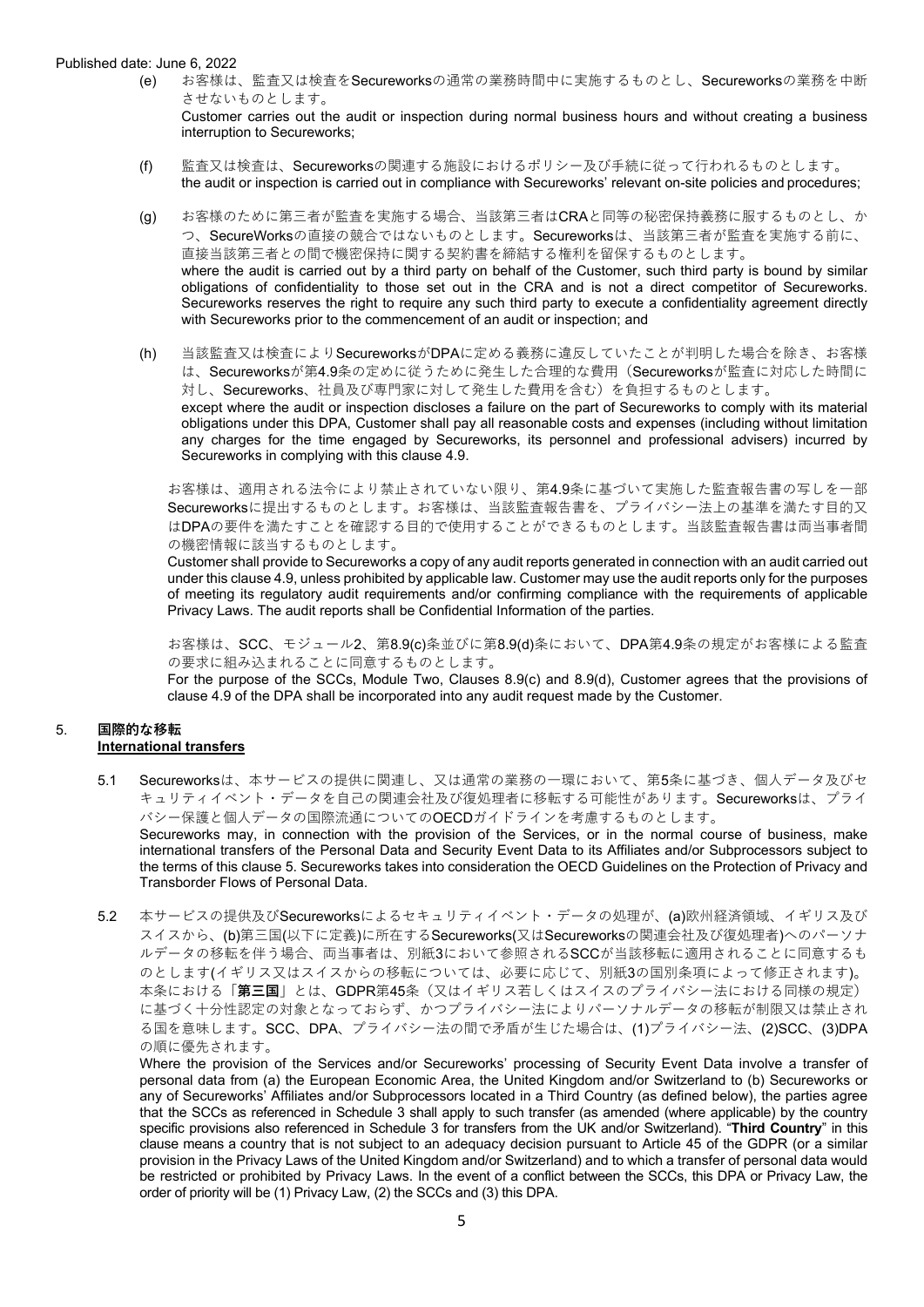5.3 SCCがパーソナルデータの移転に対する有効な法的根拠とならなくなった場合、両当事者は、適用されるプライバシ ー法に従って当該移転を確実に継続できるよう、代替となる移転⽅法の利⽤ついて誠意をもって合意するために、遅 延なく協議するものとし、合意された代替⼿段を合理的に実⾏可能な限り速やかに実施するものとします。 これに は、利用可能かつ適切な場合に、両当事者が代替的なデータ移転手段の締結に合意することも含まれます。第5.3条 に従って代替の移転⼿段に合意できなかった場合、唯⼀かつ排他的な救済措置は、該当する本サービスの終了としま す。このような状況において、お客様は、当該終了前の期間に発⽣した、関連する取引⽂書に記載された未払いのサ  $-$ ビス料金を、第三者製品 (CRAの定義に従う)に関連する料金とともに、Secureworksに支払う義務を負うものと します。

If the SCCs cease to provide a valid legal basis for the transfer of personal data, the parties shall without undue delay meet to agree in good faith what alternative transfer methods are available to ensure such transfers can continue in accordance with applicable Privacy Law and implement an agreed alternative method as soon as reasonably practicable. This may include the parties agreeing to enter into an alternative data transfer method where available and appropriate. The sole and exclusive remedy for failure to agree an alternative transfer method in accordance with this clause 5.3 shall be the termination of the affected Services. In such circumstances Customer shall remain liable to pay to Secureworks all unpaid Services fees as set forth in the relevant Transaction Document accrued as of, and attributable to the period prior to, such termination together with any applicable fees associated with Third Party Products (as defined in the CRA).

5.4 両当事者は、SCCが特定の条項に関して最大限の努力を払うことを求めている場合、関連する当事者が、自らの利益 のためにその結果を達成することを求めているかのように、誠実に、勤勉に、断固として、熟慮して、かつ合理的な 方法で行動する義務を意味すると解釈することに同意します。 The parties agree that where the SCCs require the use of best efforts in respect to a specific provision this will be

interpreted to mean an obligation on the relevant party to act in good faith, in a diligent, determined, prudent and reasonable manner, as if that party were seeking to achieve the result of that provision for its own benefit.

6. **データ侵害** Secureworksは、DPAに基づく⾃らの債務不履⾏に起因してデータ侵害が発⽣した場合、次の対応を取るもの とします。

**Data Breaches:** Where a Data Breach is caused by Secureworks' failure to comply with its obligations under this DPA, Secureworks shall:

6.1 Secureworksは、データ侵害の発⽣を確認した場合、遅滞なくお客様に通知し、Secureworksが把握している範囲で データ侵害の概要、連絡先、当該データ侵害への実施済みの対策及び今後の対策に関する情報を提供するものとしま す。

notify Customer without undue delay after establishing the occurrence of the Data Breach and shall, to the extent such information is known or available to Secureworks at the time, provide Customer with details of the Data Breach, a point of contact and the measures taken or to be taken to address the Data Breach; and

6.2 Secureworksは、データ侵害に関する調査及び復旧に関して、お客様に合理的な協力を提供します。(プライバシー 法に基づく規制当局及び影響を受けた個⼈に対する通知を含みますが、これらに限定されません。) reasonably cooperate and assist Customer with any investigation into, and/or remediation of, the Data Breach (including, without limitation and where required by Privacy Laws, the provision of notices to regulators and affected individuals).

お客様が、監督当局、その他の規制当局又は司法機関に対してデータ侵害に関する通知を行うことを意図する場合、(適用 される法律により禁止されている場合を除き)Secureworksに対して当該通知内容を確認する機会を与えるものとし、 Secureworksが提示した合理的な意見及び修正を反映させるものとします。

In the event Customer intends to issue a notification regarding the Data Breach to a supervisory authority, other regulator, or law enforcement agency, Customer shall (unless prohibited by applicable law) allow Secureworks to review the notification and Customer shall have due regard to any reasonable comments and/or amendments proposed by Secureworks.

7. **セキュリティイベント・データ** Secureworksは、本サービスの提供に関連してセキュリティイベント・データを処理する ものとします。お客様は、顧客に提供されるセキュリティサービス、製品、サービスの開発、機能向上、改良⽬的でセキュ リティイベント・データが処理されることに同意します。Secureworksは、セキュリティイベント・データに含まれるパー ソナルデータについてはデータ管理者に該当し、Secureworksは、適⽤されるプライバシー法を遵守する責任を負います。 DPAに定める個人データの開示及び移転に関する制約は、本条に定める利用目的に沿ったセキュリティイベント・データの 処理には適用されないものとします。ただし、DPA又はCRAで許諾されている場合、又は当該開示が適用される法律又は 司法手続において要求されない限り、お客様を追跡し得るセキュリティイベント・データを、(関連会社及び復処理者を除 く)第三者に開示しないものとします。Secureworksは、本サービスの終了時に(いかなる理由においても)セキュリティ イベント・データを返却⼜は消去するようお客様から要求されないものとします。お客様が、(管轄権を有する裁判所⼜は 規制当局等による)法的に拘束力を有する命令に基づき、セキュリティイベント・データを消去せざるを得ない場合、 Secureworksは法律上の要求に従い、拘束力のある命令の対象であるセキュリティイベント・データを、当該拘束力のある 命令の謄本の写しの受領後、実務上可能な限り速やかに消去することに同意します。

**Security Event Data**: Secureworks will process Security Event Data as part of its provision of Services. Customer acknowledges that Security Event Data may also be processed in order to develop, enhance and/or improve security services and the products and services offered and provided to customers. Secureworks shall be the controller in respect of any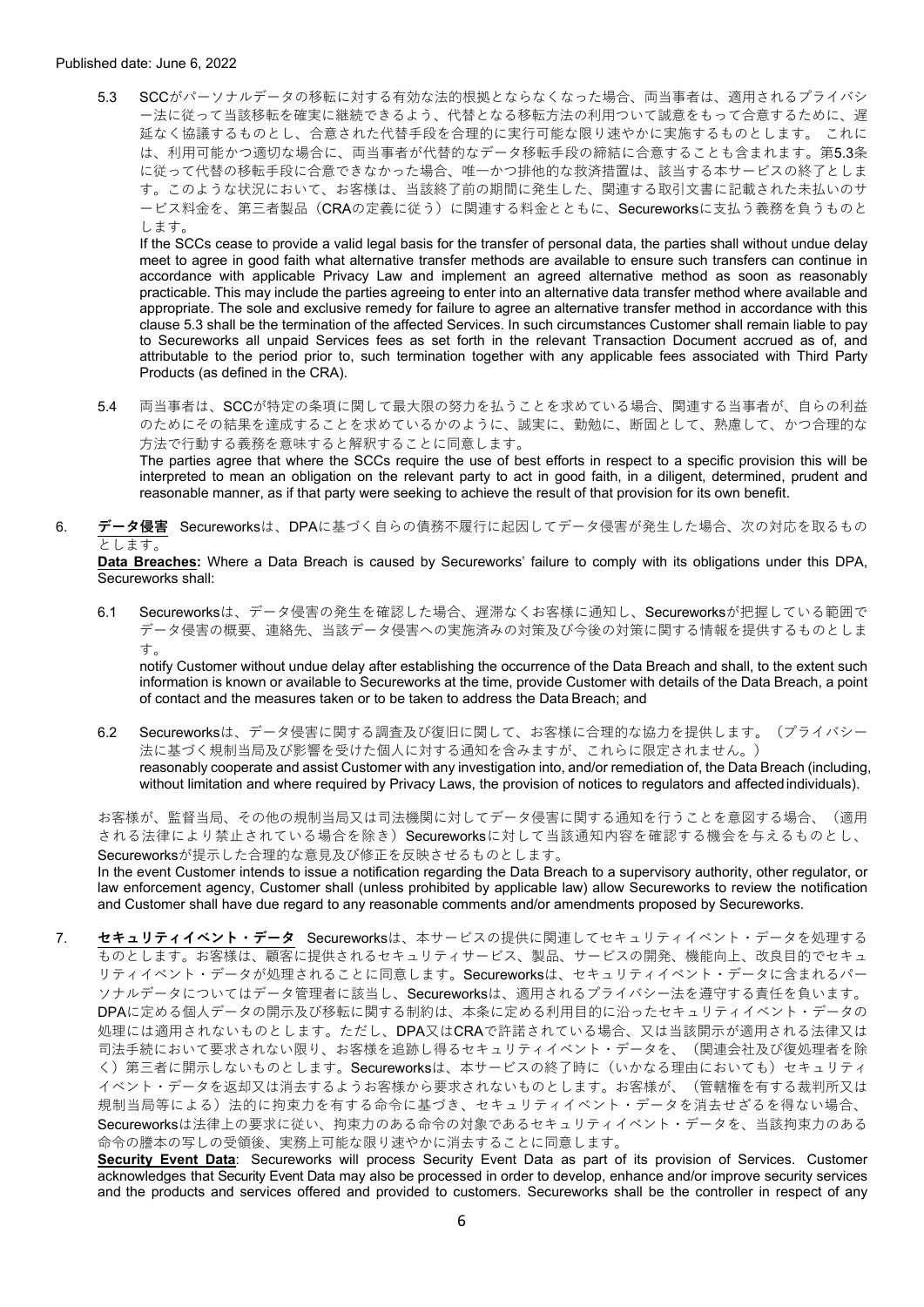personal data in the Security Event Data and, as such, is responsible for processing the Security Event Data in accordance with applicable Privacy Laws. Restrictions on the disclosure and transfer of Personal Data in this DPA shall not apply to Security Event Data processed for the purposes described in this clause PROVIDED THAT Secureworks shall not disclose any Security Event Data that is traceable to Customer to any third parties (other than Affiliates and Subprocessors) unless permitted under this DPA and/or the CRA, or the disclosure is required in order to comply with applicable law or legal process. Secureworks shall not be required by Customer to return or delete Security Event Data upon termination of the Services (for any reason). If Customer is compelled by a legally binding order (e.g. of a court or regulatory authority of competent jurisdiction) to have the Security Event Data deleted, then Secureworks agrees, as legally required, to delete the Security Event Data that is the subject of the binding order as soon as practicable following receipt of a certified copy of such binding order.

8. プライバシー影響評価 お客様が、本サービスにおけるSecureworksが行う個人データの処理の範囲で、監督当局への事前 相談を含む、SecureWorksが⾏う個⼈データの処理に関連するデータ保護影響評価を実施する場合、Secureworksは、合理 的な範囲でこれに協力するものとします。ただし、Secureworksは、当該協力に掛かる合理的な費用を請求する権利を留保 するものとします。

**Privacy Impact Assessments:** Secureworks shall provide reasonable cooperation and assistance to Customer, to the extent applicable in relation to Secureworks' processing of the Personal Data and within the scope of the agreed Services, in connection with any data protection impact assessment(s) which the Customer may carry out in relation to the processing of Personal Data to be undertaken by Secureworks, including any required prior consultation(s) with supervisory authorities. Secureworks reserves the right to charge Customer a reasonable fee for the provision of such cooperation and assistance.

9. **CCPAに関する特則** 本条は、本サービスの提供においてカリフォルニア州の居住者の個⼈データが処理されるときに限り 適用されます。Secureworksは、本サービスを提供する、又は、DPA及びCRAにおいて明確に規定された目的を含む事業目 的以外の⽬的のために、消費者の個⼈データを保持し、使⽤し⼜は開⽰することを含む、商業⽬的のために個⼈データを保 持し、使用し又は開示することが禁止されていることを認識し、同意します。また、Secureworksは、本サービスを提供す る、又は、DPA及びCRAにおいて明確に規定された目的を含む事業目的に必要な場合を除き、消費者の個人データをさら に収集し、販売し又は使用しないものとします。Secureworksは、消費者の個人データの取扱いに関する本条及びその他の **DPA**の規定の制約を理解し、自らに課される義務を遵守することを保証します。両当事者は、お客様がSecureworksに提供 する消費者の個⼈データが、⾦銭⼜はその他の価値のある対価のために提供されるものではないことを明確に確認し、同意 します。

**CCPA-Specific Requirements:** To the extent that Personal Data of California residents is processed in the provision of the Services, this clause 9 shall apply. Secureworks understands and agrees that it is expressly prohibited from retaining, using, or disclosing Personal Data of consumers for any purpose, including retaining, using, or disclosing such Personal Data of consumers for a commercial purpose, other than for a business purpose, including providing the Services or as expressly permitted in this DPA or the CRA. In addition, Secureworks will not further collect, sell, or use Personal Data of consumers except as necessary to perform a business purpose, including to provide the Services or as expressly permitted in this DPA or the CRA. Secureworks certifies that it understands the restrictions contained in this clause and otherwise in this DPA with respect to handling of Personal Data of consumers and shall comply with all such obligations. The parties expressly acknowledge and agree that Customer is not providing any Personal Data of consumers to Secureworks for monetary or any other valuable consideration.

10. **⼀般条項** DPA⼜はその他の規定にかかわらず、両当事者は、DPAおよびSCCに基づいてSecureworksがお客様のために処 理した個⼈データに関するSecureworksの責任は、CRAに規定された上限及び範囲に限定、DPAのいかなる規定も、CRAに 規定される損害、費用その他の支払を行う責任、義務を拡大するものではないことに同意します。 **General:** Notwithstanding anything in this DPA or otherwise to the contrary, the parties agree that Secureworks' liability with respect to the Personal Data processed by Secureworks on behalf of Customer under this DPA and under the SCCs shall be limited to the amounts and types of liability as set forth in the CRA and nothing in this DPA shall expand any responsibility, liability or obligation to pay damages, costs, expenses or otherwise beyond that set forth in the CRA.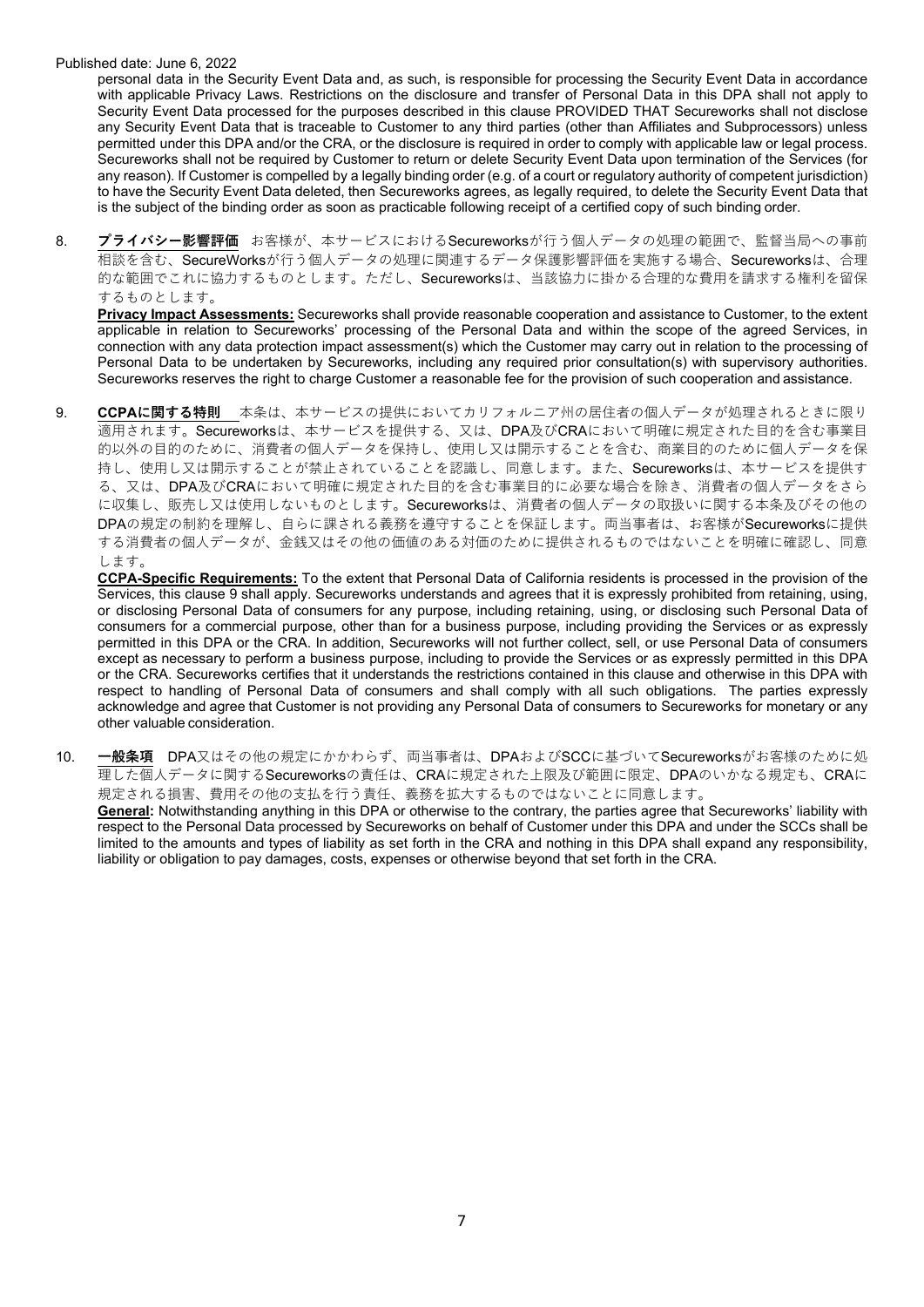## **データ保護特約 別紙1: 処理の内容 SCHEDULE 1 TO DATA PROTECTION ADDENDUM Processing description**

| 1              | 処理の目的 Subject matter and purpose                                                                                                                                                                                                                                                                                                                                                                                                                                                                                                                                                                                                                                                                       |                                                                                                                                                                                                                                                                                                                                                                                |  |
|----------------|--------------------------------------------------------------------------------------------------------------------------------------------------------------------------------------------------------------------------------------------------------------------------------------------------------------------------------------------------------------------------------------------------------------------------------------------------------------------------------------------------------------------------------------------------------------------------------------------------------------------------------------------------------------------------------------------------------|--------------------------------------------------------------------------------------------------------------------------------------------------------------------------------------------------------------------------------------------------------------------------------------------------------------------------------------------------------------------------------|--|
|                |                                                                                                                                                                                                                                                                                                                                                                                                                                                                                                                                                                                                                                                                                                        | Secureworksは、CRAの条件に基づいて情報セキュリティサービスをお客様に提供し、取引文書、サービ<br>スレベルアグリーメント、サービス記述書その他に規定された本サービスを提供するために個人データの<br>処理を行います。                                                                                                                                                                                                                                                           |  |
|                |                                                                                                                                                                                                                                                                                                                                                                                                                                                                                                                                                                                                                                                                                                        | Subject to the terms of the CRA, Secureworks provides information security services for Customer and<br>processes the Personal Data for the purpose of providing such services as set out in the applicable<br>Transaction Document, service level agreements, Service descriptions or otherwise.                                                                              |  |
| $\overline{2}$ | 処理の期間 Duration of processing                                                                                                                                                                                                                                                                                                                                                                                                                                                                                                                                                                                                                                                                           |                                                                                                                                                                                                                                                                                                                                                                                |  |
|                |                                                                                                                                                                                                                                                                                                                                                                                                                                                                                                                                                                                                                                                                                                        | Secureworksは、CRAの有効期間中、個人データを取得して処理するものとし、DPAに従って個人データ                                                                                                                                                                                                                                                                                                                         |  |
|                |                                                                                                                                                                                                                                                                                                                                                                                                                                                                                                                                                                                                                                                                                                        | を返還又は消去するものとします。<br>Secureworks will retain and process the Personal Data for the term of the CRA and in accordance with the<br>provisions of this DPA regarding the return or deletion of the Personal Data.                                                                                                                                                                  |  |
| 3              | データ主体 Categories of data subjects                                                                                                                                                                                                                                                                                                                                                                                                                                                                                                                                                                                                                                                                      |                                                                                                                                                                                                                                                                                                                                                                                |  |
|                | 次の区分に属する個人が、個人データの処理及び移転に係るデータ主体となります。過去、現在、将来<br>の、(i)従業員及びパートナー、(ii)Secureworksが提供する本サービスの対象となるお客様の情報システム<br>を利用し、アクセスするお客様及び個人、(iii)アドバイザー、コンサルタント、契約社員、業務委託先及<br>び代理人、(iv)不服申立者、取引先、照会者、(v) (確定した又は疑いのある) 脅威アクター<br>The Personal Data processed and transferred may concern the following categories of data subjects: past,<br>present and prospective (i) employees and partners, (ii) clients and individuals who use and access<br>Customer information technology systems for which Secureworks provides Services, (iii) advisors,<br>consultants, contractors, subcontractors and agents; (iv) complainants, correspondents and enquirers and<br>(v) threat actors (suspected or confirmed). |                                                                                                                                                                                                                                                                                                                                                                                |  |
| 4              | パーソナルデータの種類 Categories of personal data                                                                                                                                                                                                                                                                                                                                                                                                                                                                                                                                                                                                                                                                |                                                                                                                                                                                                                                                                                                                                                                                |  |
|                | Secureworksがデータ処理者の場合:処理又は移転される個人データの種類は、以下の内容を含み<br>4.1<br>ますが、これらに限定されないものとします。<br>When Secureworks is acting as a processor: the type of Personal Data that may be processed<br>and/or transferred includes (without limitation):                                                                                                                                                                                                                                                                                                                                                                                                                                                                   |                                                                                                                                                                                                                                                                                                                                                                                |  |
|                | クラウドサービス及びMSSサービス For both Cloud and MSS Services:<br>(a)                                                                                                                                                                                                                                                                                                                                                                                                                                                                                                                                                                                                                                              |                                                                                                                                                                                                                                                                                                                                                                                |  |
|                |                                                                                                                                                                                                                                                                                                                                                                                                                                                                                                                                                                                                                                                                                                        | セキュリティログ又はアラートの処理に含まれるネットワークデータ(IPアドレス、プロセス<br>(i)<br>名、プロセス・オーナーID、ユーザID、MACアドレスなどの固有のデバイス識別子、ネットワ<br>ークトラフィックフロー、通信メタデータ、マシン名など)。 Network data (such as IP<br>address, process name, process owner ID, user ID, MAC address or other unique device<br>identifiers, network traffic flows, communications metadata, machine names) within process<br>security logs or alerts; |  |
|                |                                                                                                                                                                                                                                                                                                                                                                                                                                                                                                                                                                                                                                                                                                        | エンドポイント・エージェントのアクティビティに関する、ユーザ認証データ(ユーザID、IP<br>(ii)<br>アドレス、MACアドレス)及びプロセス・アクティビティ(ユーザID、IPアドレス、MACアド<br>$\nu$ $\lambda$ ) User authentication data (user ID, IP address, MAC address) and process activity (user ID,<br>IP address, MAC address) in connection with endpoint agent activity;                                                                                 |  |
|                |                                                                                                                                                                                                                                                                                                                                                                                                                                                                                                                                                                                                                                                                                                        | セキュリティログ又はアラートの処理における、悪意のあるファイル、ネットワーク・フラグ<br>(iii)<br>メントに含まれる個人データ。Any Personal Data within malicious file fragments, network                                                                                                                                                                                                                                                |  |
|                |                                                                                                                                                                                                                                                                                                                                                                                                                                                                                                                                                                                                                                                                                                        | fragments within process security logs or alerts;<br>サービスの提供に関して、顧客サポートを要請する際にお客様が含めることを選択した個人デ<br>(iv)<br>$-\infty$ Any Personal Data which the Customer elects to include in the course of requesting<br>customer support in the course of the provision of Services.                                                                                                        |  |
|                | (b)                                                                                                                                                                                                                                                                                                                                                                                                                                                                                                                                                                                                                                                                                                    | コンサルティングサービス For SRC (Consulting) Services:                                                                                                                                                                                                                                                                                                                                    |  |
|                |                                                                                                                                                                                                                                                                                                                                                                                                                                                                                                                                                                                                                                                                                                        | 連絡先情報(氏名、住所、電子メールアドレス、電話番号、FAX番号、現地タイムゾーンに関<br>(i)<br>する情報) contact details (which may include name, address, e-mail address, phone and fax                                                                                                                                                                                                                                    |  |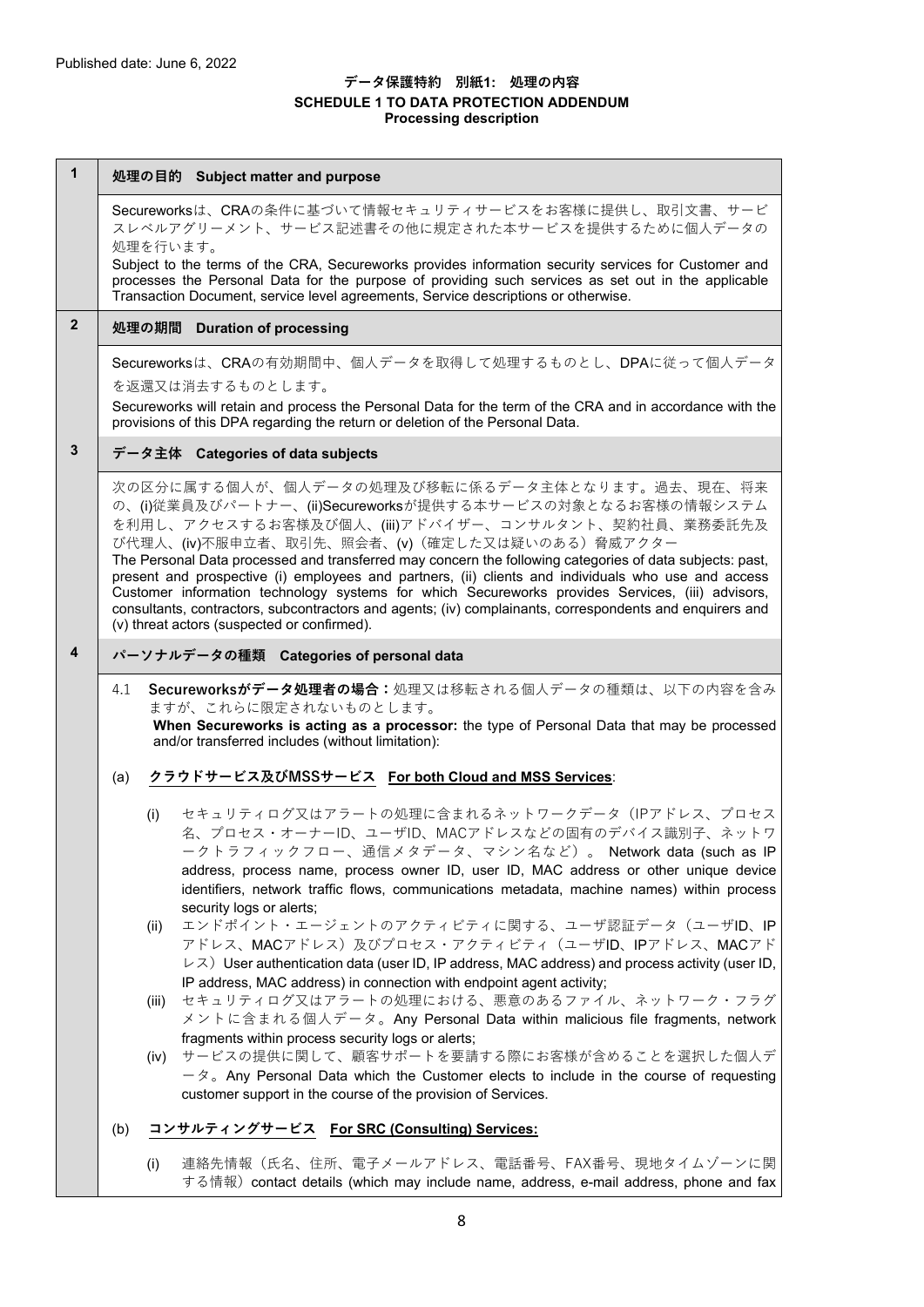contact details and associated local time zone information);

- (ii) 雇用情報(会社名、職制、職位、人口統計データ及びロケーションデータ)employment details (which may include company name, job title, grade, demographic and location data);
- (iii) ITシステム情報 (例:ユーザID、パスワード、コンピュータ名、ドメイン名、IPアドレス、 cookieなどのソフトウェア使用パターンの追跡情報) IT systems information (which may include user ID and password, computer name, domain name, IP address and software usage pattern tracking information (i.e. cookies));
- (iv) 情報技術に関する相談、サポート及びサービスを提供する過程で、偶発的にアクセスする可能 性がある、データ主体の電子メールの内容及び送信データ。(偶発的なアクセスには、電子メ ールの送信、ルーティング、受信に関する電⼦メールによるコミュニケーション及びデータを 含むものとします。) data subjects' e-mail content and transmission data which is available on an incidental basis for the provision of information technology consultancy, support and services (incidental access may include accessing the content of e-mail communications and data relating to the sending, routing and delivery of e-mails);
- (v) データ主体に対して、⼜はデータ主体のために提供される製品及びサービスの内容。details of goods or services provided to or for the benefit of data subjects;
- (vi) 財務情報(例:信用情報、支払条件及び銀行口座情報) financial details (e.g. credit, payment and bank details);
- (vii) 偶発的に個⼈データの処理を⾏うことにより、明らかにされる可能性がある特別カテゴリーの データ;人種的もしくは民族的素性、政治的思想、宗教的もしくは哲学的信条、又は労働組合 の加入状況、健康関連データ (身体的又は精神的な健康又は状態を含む)、性生活又は性的指 向、犯罪歴及び犯罪捜査歴もしくは関連する裁判手続、ソーシャルセキュリティーに関するフ ァイルなど(該当する場合) special categories of data (if appropriate) which may involve the incidental processing of Personal Data which may reveal: racial or ethnic origin; political opinions; religious or philosophical beliefs; trade-union membership; genetic data and biometric data for the purpose of uniquely identifying a natural person; data concerning health (including physical or mental health or condition); sexual life or sexual orientation; criminal offences or alleged offences and any related court proceedings; social security files.
- 4.2 **Secureworksがデータ管理者の場合:**処理⼜は移転されるパーソナルデータの種類は、以下の内容

を含みますが、これらに限定されないものとします。

**When Secureworks is acting as a controller:** the type of personal data that may be processed and transferred may include (without limitation):

- (i) 前4.1(a)(i)-(iv)条に記載した情報と同じ情報 the same information as set out in the preceding section 4.1(a)(i)-(iv);
- (ii) 本サービスの提供中にセキュリティイベント・データに関連して収集する情報 any other information related to Security Event Data which is collected during Secureworks' provision of Services, and
- (iii) 本サービスを⽀える基盤を使⽤する際に提供される可能性がある、お客様(⼜はその社員)の パーソナルデータで、以下の内容を含み、これらに限定されないものとします。(i)分析活動に 関連するユーザID (閲覧履歴)、(ii)アカウント管理に関連するユーザ認証情報(氏名、職制、 会社名、電⼦メールアドレス、電話番号、事業所の住所、ユーザ名、ユーザID)any personal data that Customer (or its personnel) may submit through the use of the platform(s) supporting the Services, which may include (without limitation): (i) user ID in connection with analytics activities (browsing history) and/or (ii) user authentication data (first/last name, title/position, company, email, phone, physical business address, username, user ID) in connection with administering accounts.

# **5 センシティブデータ Sensitive data**

5.1 **Secureworksがデータ処理者としてコンサルティングサービスを提供する場合:**本サービスの提供 に際して、4.1(b)(vii)に記載された特別な種類のパーソナルデータの偶発的な処理を行う可能性があ ります。

**When Secureworks is providing SRC (Consulting) Services and acting as a processor:** the provision of Services may involve the incidental processing of special categories of personal data as described in section 4.1(b)(vii) above.

5.2 **Secureworksがデータ管理者の場合:**特別な種類のパーソナルデータは、能動的⼜は意図的に収集 されません。

**When Secureworks is acting as a controller:** special categories of personal data are not actively or intentionally collected.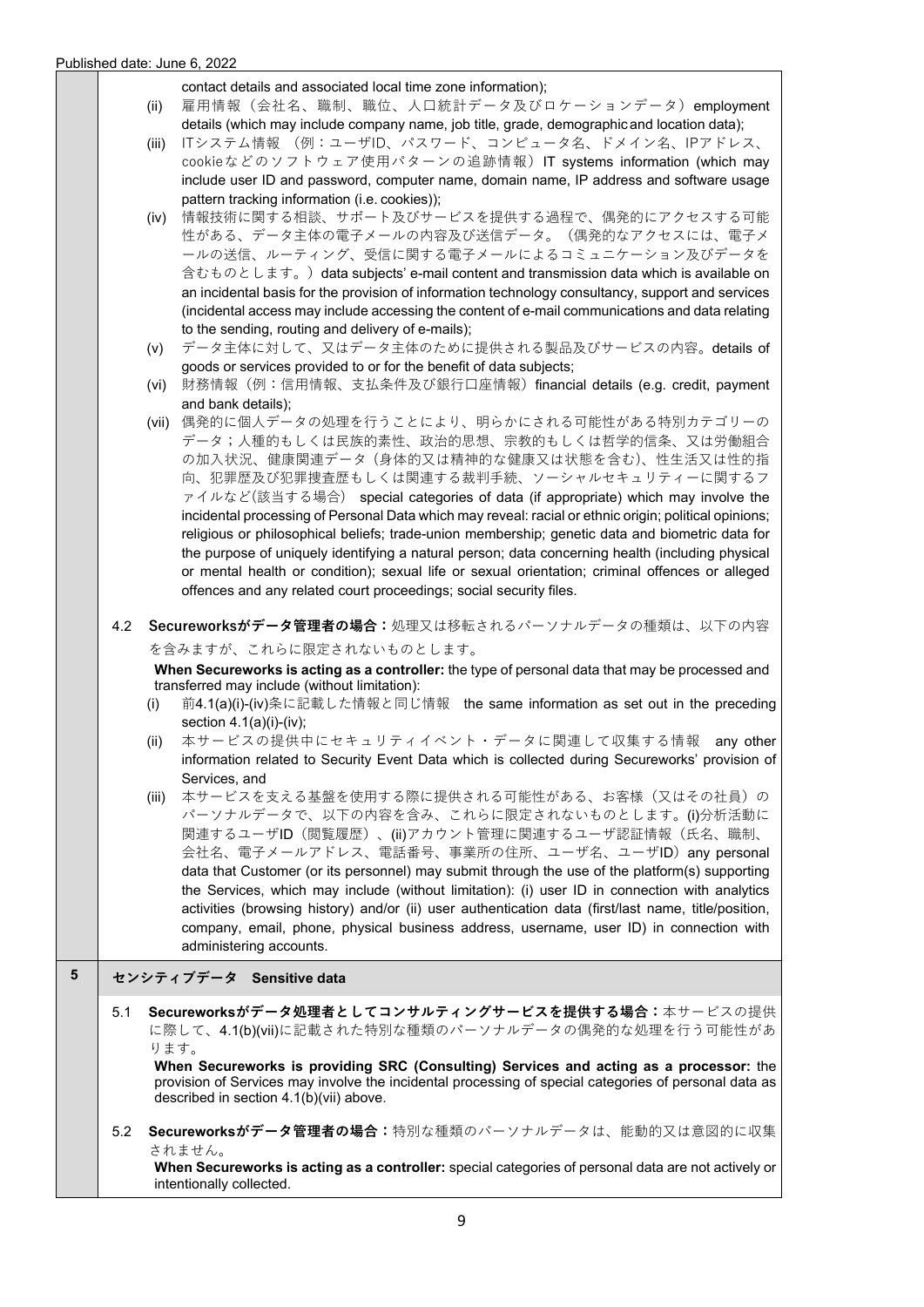いずれの場合も、収集された特別な種類のパーソナルデータの保護は、別紙2(セキュリティ対策)に規 定された、安全管理措置及び制限に基づくものとします。In each case, safeguards and restrictions to protect any special categories of personal data that may be collected are as set out in Schedule 2 (Security Measures).

# **6 処理の態様 Nature of the processing**

パーソナルデータは、以下の処理の対象になります:⾃動的な⼿段によるか否かを問わず、収集、記録、 編集、構成、記録保存、修正若しくは変更、検索、参照、使用、送信による開示、配布、又はそれら以外 に利用可能なものにすること、整列又は統合、制限、消去若しくは破壊のような、パーソナルデータ又は 一群のぱーに対して行われるあらゆる操作または一連の操作。

Personal data will be subject to the following processing activities: any operation or set of operations which is performed on personal data or on sets of personal data, whether or not by automated means, such as collection, recording, organisation, structuring, storage, adaptation or alteration, retrieval, consultation, use, disclosure by transmission, dissemination or otherwise making available, alignment or combination, restriction, erasure or destruction.

# **7 保持期間 Retention period**

保持期間は、Secureworksの保管ポリシーに記載されるものとします。特定の本サービスに適⽤される保管 ポリシーは、お客様の書⾯による請求に基づいて提供されます。Retention periods are as set out in Secureworks' retention policy. The retention policy for specific Services is available upon written request from Customer.

| 8 | <b>Contact details</b><br>運絡先 |                                                                                                         |                                                                                     |
|---|-------------------------------|---------------------------------------------------------------------------------------------------------|-------------------------------------------------------------------------------------|
|   | 8.1                           | お客様の連絡先及びデータ保護責任者<br><b>Customer</b> contact details and Data<br>Protection Officer:                    | CRAの記載、又はCRAに基づく通知に従う。<br>As set out in (or otherwise notified under) the CRA       |
|   |                               | 8.2 Secureworksの連絡先及びデータ保護<br>青仟者<br><b>Secureworks</b> contact details and Data<br>Protection Officer: | 電子メール Contact email: legal@secureworks.com<br>データ保護責任者 DPO: privacy@secureworks.com |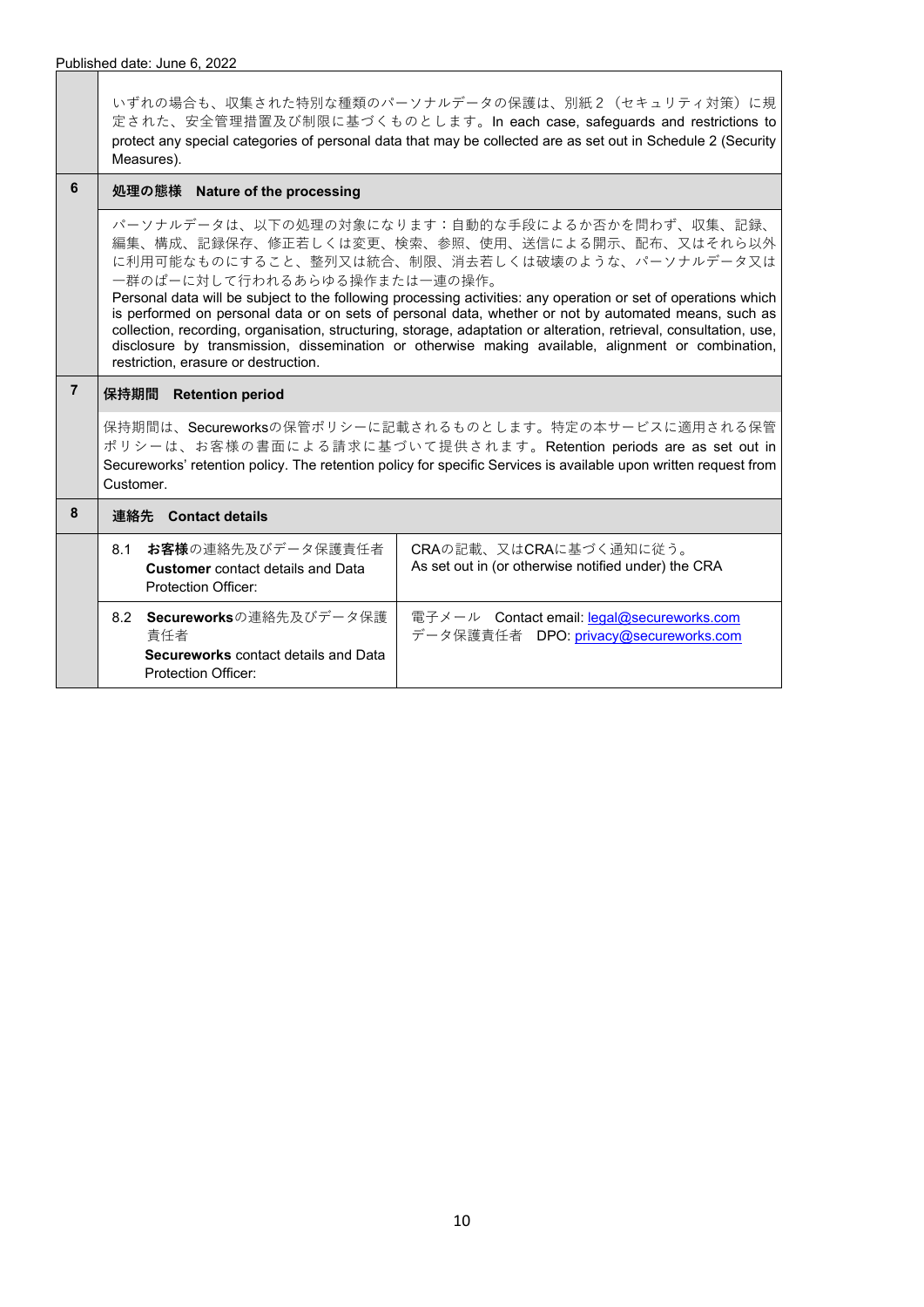#### **データ保護特約 別紙2: セキュリティ対策 SCHEDULE 2 TO DATA PROTECTION ADDENDUM Security Measures**

この情報セキュリティに関する概要は、お客様データを保護するためのSecureworksの企業管理に適用されます。This information security overview applies to Secureworks' corporate controls for safeguarding Customer's Personal Data.

#### **セキュリティに関する運⽤基準 Security Practices**

Secureworksは、企業環境を保護するために情報セキュリティ運用基準を施行し、(1)情報セキュリティ、(2)システム及び資産管理、 (3)開発、(4)ガバナンスについて定めています。当該運用基準はSecureWorks の経営管理部門よって承認され、毎年見直しが行わ れています。

Secureworks has implemented corporate information security practices and standards that are designed to safeguard Secureworks' corporate environment and to address: (1) information security; (2) system and asset management; (3) development; and (4) governance. These practices and standards are approved by Secureworks' executive management and undergo a formal review on an annual basis.

#### **組織的安全管理措置 Organizational Security**

セキュリティに関する運用基準に従うことは、各社員の義務です。運用基準を遵守するために、情報セキュリティ部門は次の役割 を担います。

It is the responsibility of the individuals across the organization to comply with these practices and standards. To facilitate the corporate adherence to these practices and standards, the function of information security provides:

- 1. 戦略、ポリシー/基準ならびに規制の遵守、意識向上ならびに教育、リスク・アセスメント、セキュリティ要求管理、アプリ ケーションならびにインフラストラクチャー・コンサルティング、確認テストの実施及び自社のセキュリティ指針の運用 Strategy and compliance with policies/standards and regulations, awareness and education, risk assessments and management, contract security requirements management, application and infrastructure consulting, assurance testing and drives the security direction of the company;
- 2. 当該環境におけるセキュリティ管理を施⾏するためのセキュリティテスト、設計及びセキュリティソリューションの実施 Security testing, design and implementation of security solutions to enable security controls adoption across the environment;
- 3. 施行されたセキュリティソリューション、環境、資産に関するセキュリティの運用と、インシデント対応の管理
- Security operations of implemented security solutions, the environment and assets, and manage incident response;
- 4. (eDiscovery及びeForensicsを含む)調査のためのセキュリティ運⽤、法律、データ保護及び⼈事に関するフォレンジック 調査

Forensic investigations with security operations, legal, data protection and human resources for investigations including eDiscovery and eForensics.

#### **資産の分類及び管理 Asset Classification and Control**

Secureworksでは物理的及び論理的な資産を記録し管理しています。SecureworksのIT部⾨は、次のような資産を記録しています。 Secureworks' practice is to track and manage physical and logical assets. Examples of the assets that Secureworks IT might track include:

- 情報資産:特定のデータベース、災害復旧計画、事業継続計画、データ分類基準、アーカイブされた情報など。 Information Assets, such as identified databases, disaster recovery plans, business continuity plans, data classification, archived information;
- ソフトウェア資産:特定のアプリケーション、システムソフトウェアなど。 Software Assets, such as identified applications and system software;
- 物理的資産:特定のサーバ、デスクトップ型/ノート型パソコン、バックアップ用/保管用テープ、プリンタ、通信機器な ど。

Physical Assets, such as identified servers, desktops/laptops, backup/archival tapes, printers and communications equipment.

これらの資産は、事業への重要性に基づいて機密性の⾼さが分類されています。パーソナルデータの取り扱いに関する業界ガイド ラインに基づいて、技術的、組織的、物理的な管理措置の枠組みが定められています。その中で、アクセス管理、暗号化、ロギン グ及び監視、データ消去の制御が含まれる場合があります。

The assets are classified based on business criticality to determine confidentiality requirements. Industry guidance for handling personal data provides the framework for technical, organizational and physical safeguards. These may include controls such as access management, encryption, logging and monitoring, and data destruction.

#### **⼈的セキュリティ Personnel Security**

採用プロセスにおいて、各地域の法令に基づいてスクリーニング審査が行われます。Secureworksでは、毎年従業員向けの必修コ ンプライアンス・トレーニングが実施され、従業員は情報セキュリティとデータ・プライバシーに関するオンライン・コースを受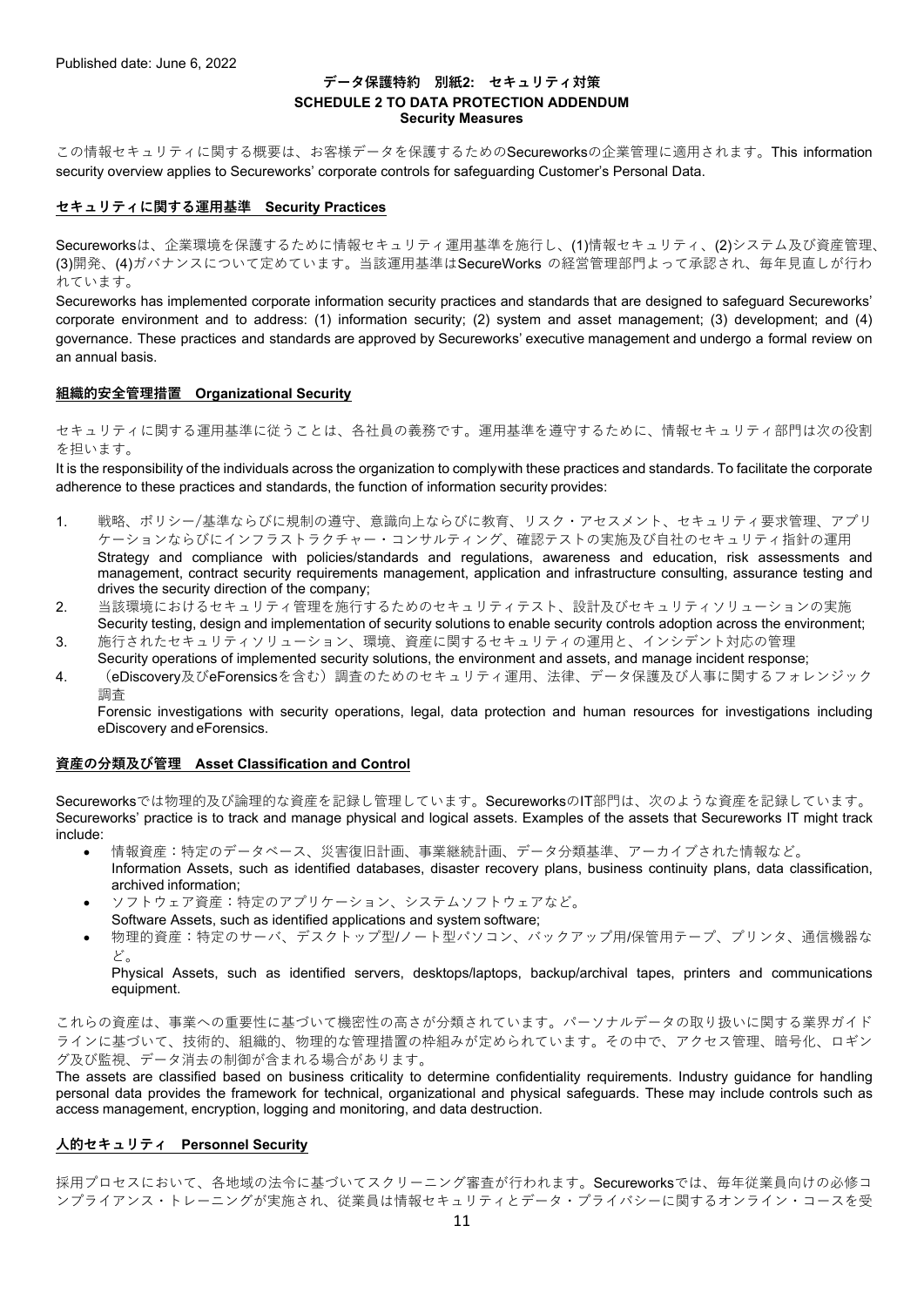講し、合格することが義務付けられています。職種に応じて、セキュリティ啓発プログラムに基づいてその他の資料が提供されま す。

As part of the employment process and subject to local law, employees undergo a screening process at hire and periodically thereafter. Secureworks' annual compliance training includes a requirement for employees to complete an online course and pass an assessment covering information security and data privacy. The security awareness program may also provide materials specific to certain job functions.

#### **物理的・環境的セキュリティ Physical and Environmental Security**

Secureworksは、物理的なセキュリティのリスクを低減するため、様々な技術的·運用上の手段を講じています。Secureworksの セキュリティチームは、各拠点の担当者と適切な対策を導⼊し、物理的な施設、事業内容、既知の脅威に関する変更点について継 続的に確認します。また、セキュリティチームは、業界のベストプラクティスの情報を得て、全体として、独自の事業慣行と SecureWorksの期待値の両方を満たす手法を選択します。Secureworksは、アーキテクチャ、運用、システムを含む、管理の要素 を考慮したうえで、セキュリティに対する取り組みを検討するものとします。

Secureworks uses a number of technological and operational approaches in its physical security program in regards to risk mitigation. Secureworks' security team works closely with each site to determine appropriate measures are in place and continually monitor any changes to the physical infrastructure, business, and known threats. They also monitor best practice measures used by others in the industry and carefully select approaches that meet both uniquenesses in business practice and expectations of Secureworks as a whole. Secureworks balances its approach towards security by considering elements of control that include architecture, operations, and systems.

#### **コミュニケーション及び運⽤管理 Communications and Operations Management**

IT部⾨は、集中的な変更管理プログラムによって、企業インフラ、システム、アプリケーションに対する変更を管理します。テス ト、ビジネス影響評価、必要に応じて経営層の承認などが含まれます。セキュリティ及びデータ保護に係るインシデントに対する、 インシデント対応計画が策定されており、インシデント分析、封じ込め、対応、殲滅、報告、通常業務への復旧について定められ ています。

The IT organization manages changes to the corporate infrastructure, systems and applications through a centralized change management program which may include testing, business impact analysis and management approval where appropriate. Incident response procedures exist for security and data protection incidents which may include incident analysis, containment, response, remediation, reporting and the return to normal operations.

悪意のある資産の使⽤及び悪意のあるソフトウェアから防御するために、リスクに応じた追加の対策が講じられており、情報セキ ュリティ運用基準の制定、アクセス権の制御、開発及びテスト環境の整備、サーバ、デスクトップ型/ノート型パソコンにおけるウ ィルス検知、電子メール及び添付ファイルのスキャン、システムコンプライアンスのスキャン、侵入防止の監視及び対応、主要な イベントのロギング及び通知、データの種類に応じた情報取扱⼿順、eコマースのセキュリティ及びネットワークセキュリティ、 システム/アプリケーションの脆弱性スキャンなどが含まれます。

To protect against malicious use of assets and malicious software, additional controls may be implemented based on risk. Such controls may include, but are not limited to, information security policies and standards, restricted access, designated development and test environments, virus detection on servers, desktop and notebooks; virus email attachment scanning; system compliance scans, intrusion prevention monitoring and response, logging and alerting on key events, information handling procedures based on data type, e-commerce application and network security, and system and application vulnerability scanning.

#### **アクセス管理 Access Controls**

承認を取得する適切な手続きによって、企業システムへのアクセス権は制限されています。故意その他の理由を問わず、不正使用 のリスクを低減するため、アクセス権は職務の分離と最⼩権限の原則に基づいて付与されます。リモートアクセス及び無線接続は 制限されており、ユーザ及びシステム上のセキュリティの設定が必要となっています。主要なデバイスとシステムの特定のイベン トログは集中的に収集され、インシデント対応及びフォレンジック調査を可能にするために例外事項が報告されています。

Access to corporate systems is restricted, based on procedures to ensure appropriate approvals. To reduce the risk of misuse, intentional or otherwise, access is provided based on least privileges. Remote access and wireless computing capabilities are restricted and require that both user and system safeguards are in place. Specific event logs from key devices and systems are centrally collected and reported on an exceptions basis to enable incident response and forensic investigations.

#### **システム開発及びメンテナンス System Development and Maintenance**

Secureworksは、公表された第三者の脆弱性について、自社の環境での適用性を検討します。Secureworksの事業及びお客様への リスクを踏まえ、対処に向けた時間軸をあらかじめ設定しています。また、リスクに応じて、新規の主要なアプリケーションに対 し、脆弱性スキャン及び診断を実施しています。リスクに応じて、コードの脆弱性を事前に把握するために、実装前に開発環境で コードレビュー及びスキャンを⾏っています。これらの⼿続によって積極的に脆弱性を特定し、コンプライアンスを推進していま す。

Publicly released third party vulnerabilities are reviewed for applicability in the Secureworks environment. Based on risk to Secureworks' business and customers, there are pre-determined timeframes for remediation. In addition, vulnerability scanning and assessments are performed on new and key applications and the infrastructure based on risk. Code reviews and scanners are used in the development environment prior to production to proactively detect coding vulnerabilities based on risk. These processes enable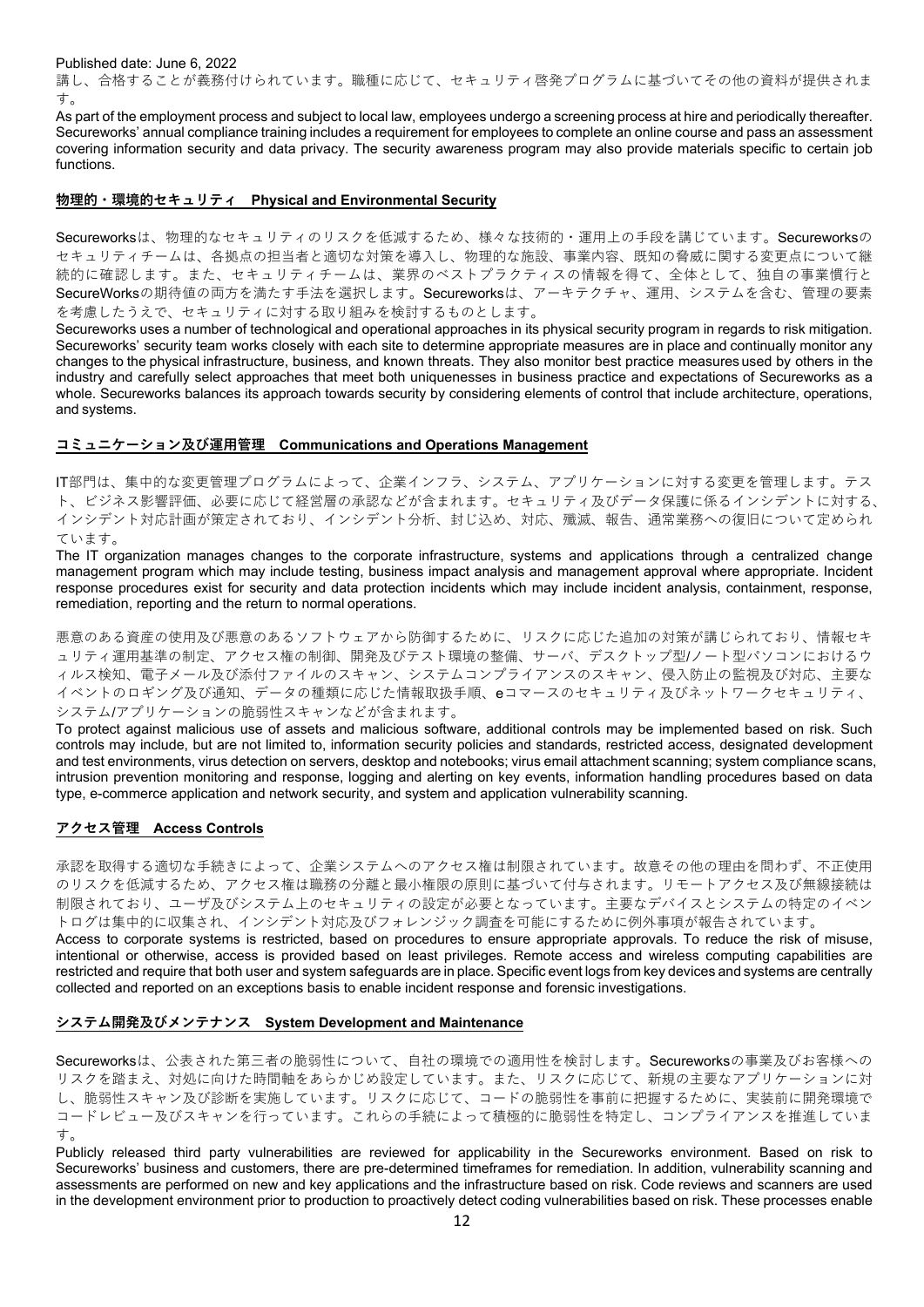# **コンプライアンス Compliance**

情報セキュリティ部門、法務部門、プライバシー及びコンプライアンス部門は、Secureworksに適用され得る適用法令の把握に協 力しています。自社及びお客様の知的財産権、ソフトウェアの使用権、従業員及びお客様のパーソナルデータの保護、データ保護 及びデータ取扱手続、越境データ移転、財務及び運用手続、技術に関する輸出規制、フォレンジック対応などの項目が含まれます が、これらに限定されません。情報セキュリティプログラム、プライバシー委員会、内部/外部監査及びアセスメント、 社内/社外 弁護士による相談、内部管理アセスメント、社内ペネトレーションテスト及び脆弱性診断、契約管理、セキュリティ啓発、セキュ リティ・コンサルティング、ポリシーの例外審査、リスク管理などを兼ね備えることによってコンプライアンスを推進しています。 The information security, legal, privacy and compliance departments work to identify regional laws and regulations applicable to Secureworks. These requirements cover areas such as, intellectual property of the company and our customers, software licenses, protection of employee and customer personal data, data protection and data handling procedures, trans-border data transmission, financial and operational procedures, regulatory export controls around technology, and forensic requirements. Mechanisms such as the information security program, the executive risk committee, internal and external audits/assessments, internal and external legal counsel consultation, internal controls assessment, internal penetration testing and vulnerability assessments, contract management, security awareness, security consulting, policy exception reviews and risk management combine to drive compliance with these requirements.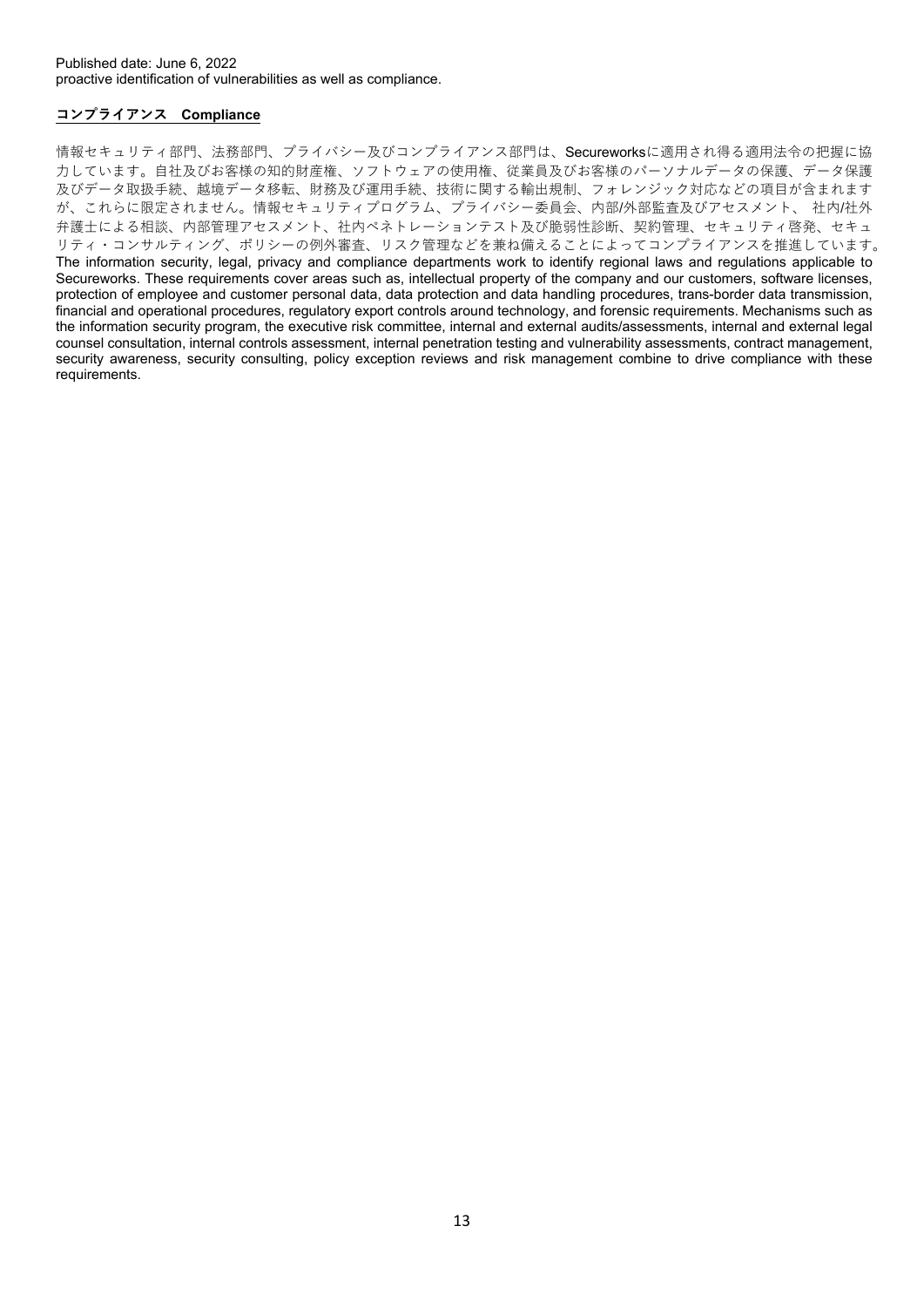#### **データ保護特約 別紙3: 標準契約条項**

**契約(モジュール1:データ管理者からデータ管理者、モジュール2:データ管理者からデータ処理者)**

#### **SCHEDULE 3 TO DATA PROTECTION ADDENDUM**

#### **Standard Contractual Clauses (Module One: controller to controller and Module Two: controller to processor)**

In the event of a transfer from the European Economic Area ("**EEA**"), the UK and/or Switzerland to a Third Country (as defined in clause 5.2) in accordance with the DPA, such transfer shall be subject to the terms of this Schedule 3 and the Standard Contractual Clauses set out below shall apply and shall be incorporated by reference into, and form part of, this DPA.

#### 1. **Transfers from the EEA**

1.1 In relation to transfers of personal data that are subject to the Privacy Laws of a country within the EEA: Module One and Module Two of the SCCs shall apply as set out below.

| For SCCs Module One (controller to controller) AND Module Two (controller to processor): |                                                                                                                                                                                                                                                                                 |  |
|------------------------------------------------------------------------------------------|---------------------------------------------------------------------------------------------------------------------------------------------------------------------------------------------------------------------------------------------------------------------------------|--|
| Clause 7 (Docking clause)                                                                | The optional docking clause shall apply.                                                                                                                                                                                                                                        |  |
| Clause 11(a) (Redress)                                                                   | The optional wording in Clause 11(a) shall <b>not</b> apply.                                                                                                                                                                                                                    |  |
| <b>Clause 13 (Supervision)</b><br>and Annex I.C                                          | All the options in Clause 13(a) are retained and shall apply depending<br>on the establishment of the data exporter (as identified by the data<br>exporter's address set out in, or otherwise notified under, the CRA).                                                         |  |
| Clause 17 (Governing law)                                                                | The SCCs shall be governed by the law of the country in which the<br>data exporter is established provided such law allows for third-party<br>beneficiary rights. Where such law does not allow for third-party<br>beneficiary rights, the SCCs shall be governed by Irish law. |  |
| Clause 18(b) (Choice of<br>forum and jurisdiction)                                       | The court of the country in which the data exporter is established.                                                                                                                                                                                                             |  |
| For SCCs Module Two (controller to processor) ONLY:                                      |                                                                                                                                                                                                                                                                                 |  |
| Clause 9(a) (Use of sub-<br>processors)                                                  | Option 2: General written authorisation is selected. Data importer<br>shall inform the data exporter of any intended changes to its list of sub-<br>processors at least fourteen (14) days in advance.                                                                          |  |

1.2 The Appendix to the SCCs is completed as set out below for both Module One (controller to controller) and Module Two (controller to processor):

| Annex I.A (List of parties)                     |                                                                                                                                                                                                                                                                                                                                                                                                                                                                  |  |  |
|-------------------------------------------------|------------------------------------------------------------------------------------------------------------------------------------------------------------------------------------------------------------------------------------------------------------------------------------------------------------------------------------------------------------------------------------------------------------------------------------------------------------------|--|--|
| Data exporter name and<br>address:              | The data exporter is:<br>the Customer and/or Customer Affiliate that has entered into the<br>(i)<br><b>Transaction Document and/or</b><br>the relevant Customer Affiliate (if any) that is receiving Services<br>(ii)<br>(under the CRA) and is based in the EEA, the UK, and/or<br>Switzerland ("Relevant Affiliates").<br>The data exporter's address is the Customer's address or the<br>Customer Affiliate's address as set out in the Transaction Document. |  |  |
| Data importer name and<br>address:              | The data importer is Secureworks Inc. and its address is One<br>Concourse Parkway, Atlanta, GA 30328, US.                                                                                                                                                                                                                                                                                                                                                        |  |  |
| Activities relevant to the<br>data transferred: | Activities relate to the provision by data importer to data exporter of<br>information security services (as set out in the applicable Transaction<br>Document, service level agreement, Services description or<br>otherwise).                                                                                                                                                                                                                                  |  |  |
| Role of data exporter:                          | The data exporter is a <b>controller</b> .                                                                                                                                                                                                                                                                                                                                                                                                                       |  |  |
| Role of data importer:                          | The data importer is:<br>a processor in respect of personal data (as defined in the DPA)<br>(i)<br>and<br>a <b>controller</b> in respect of any personal data contained in<br>(ii)<br>Security Event Data.                                                                                                                                                                                                                                                       |  |  |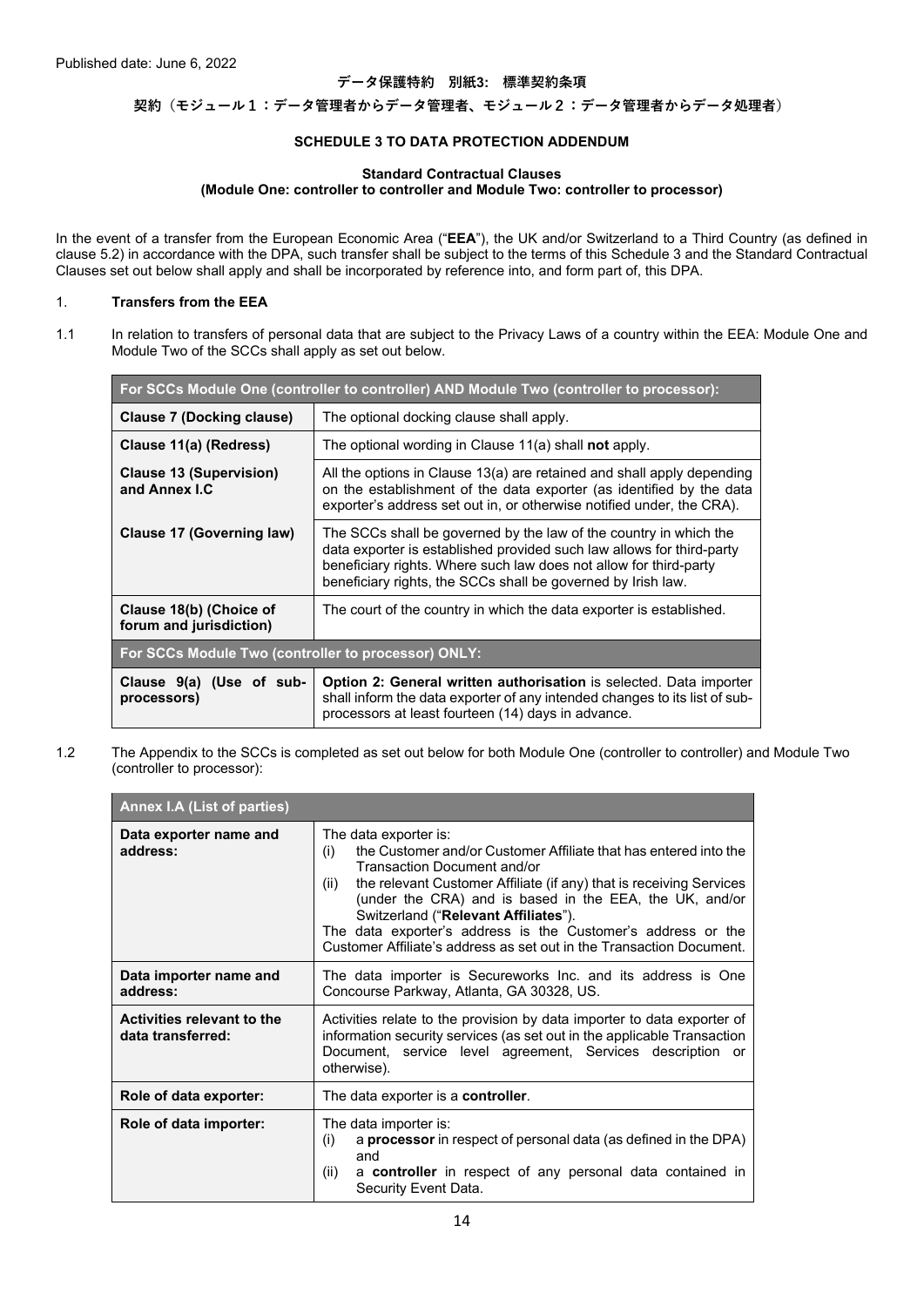|                                                                                                                                                                                                                        | Fu dale. Jurie o, ZUZZ                                                                                                                                                                                                                                                                                                                                                                                                                                                                                                                                                                                                                                                                                                                                                                                                                                                                                                                                                                                                                                                                                                                                                                                                                   |                                                                                                                                                                                                                                                                                                                                                                                                                                                                                                                                 |  |  |
|------------------------------------------------------------------------------------------------------------------------------------------------------------------------------------------------------------------------|------------------------------------------------------------------------------------------------------------------------------------------------------------------------------------------------------------------------------------------------------------------------------------------------------------------------------------------------------------------------------------------------------------------------------------------------------------------------------------------------------------------------------------------------------------------------------------------------------------------------------------------------------------------------------------------------------------------------------------------------------------------------------------------------------------------------------------------------------------------------------------------------------------------------------------------------------------------------------------------------------------------------------------------------------------------------------------------------------------------------------------------------------------------------------------------------------------------------------------------|---------------------------------------------------------------------------------------------------------------------------------------------------------------------------------------------------------------------------------------------------------------------------------------------------------------------------------------------------------------------------------------------------------------------------------------------------------------------------------------------------------------------------------|--|--|
| Signature by data exporter:                                                                                                                                                                                            |                                                                                                                                                                                                                                                                                                                                                                                                                                                                                                                                                                                                                                                                                                                                                                                                                                                                                                                                                                                                                                                                                                                                                                                                                                          | The SCCs shall be deemed to have been signed:<br>if the Customer and/or Customer Affiliate has signed an offline<br>(i)<br>CRA, on the same date as such CRA is executed; or<br>if the Customer and/or Customer Affiliate is trading under the<br>(ii)<br>online CRA, on the date of execution of the relevant Transaction<br>Document.<br>Where applicable, Customer enters into these Clauses for and on<br>behalf of itself and each Relevant Affiliate and hereby confirms that it<br>has the necessary authority to do so. |  |  |
|                                                                                                                                                                                                                        | Signature by data importer:                                                                                                                                                                                                                                                                                                                                                                                                                                                                                                                                                                                                                                                                                                                                                                                                                                                                                                                                                                                                                                                                                                                                                                                                              | Kictoria Couse                                                                                                                                                                                                                                                                                                                                                                                                                                                                                                                  |  |  |
|                                                                                                                                                                                                                        | The remainder of this Annex I.A shall be deemed completed with the information set out in Schedule<br>1 of the DPA (and, where applicable, any other information set out in the DPA and/or CRA).                                                                                                                                                                                                                                                                                                                                                                                                                                                                                                                                                                                                                                                                                                                                                                                                                                                                                                                                                                                                                                         |                                                                                                                                                                                                                                                                                                                                                                                                                                                                                                                                 |  |  |
|                                                                                                                                                                                                                        | <b>Annex I.B</b>                                                                                                                                                                                                                                                                                                                                                                                                                                                                                                                                                                                                                                                                                                                                                                                                                                                                                                                                                                                                                                                                                                                                                                                                                         |                                                                                                                                                                                                                                                                                                                                                                                                                                                                                                                                 |  |  |
| <b>B1</b>                                                                                                                                                                                                              | Categories of data subjects whose personal data is transferred: shall be completed with the<br>information set out in Schedule 1, section 3.                                                                                                                                                                                                                                                                                                                                                                                                                                                                                                                                                                                                                                                                                                                                                                                                                                                                                                                                                                                                                                                                                             |                                                                                                                                                                                                                                                                                                                                                                                                                                                                                                                                 |  |  |
| <b>B2</b>                                                                                                                                                                                                              | Categories of personal data transferred: shall be completed with the information set out in<br>Schedule 1, section 4.                                                                                                                                                                                                                                                                                                                                                                                                                                                                                                                                                                                                                                                                                                                                                                                                                                                                                                                                                                                                                                                                                                                    |                                                                                                                                                                                                                                                                                                                                                                                                                                                                                                                                 |  |  |
| <b>B3</b>                                                                                                                                                                                                              | Sensitive data transferred: shall be completed with the information set out in Schedule 1, section<br>5.                                                                                                                                                                                                                                                                                                                                                                                                                                                                                                                                                                                                                                                                                                                                                                                                                                                                                                                                                                                                                                                                                                                                 |                                                                                                                                                                                                                                                                                                                                                                                                                                                                                                                                 |  |  |
| <b>B4</b>                                                                                                                                                                                                              | Frequency of the transfer: The transfer is made on a continuous basis for MSS and Cloud<br>Services. For SRC (Consulting) Services the frequency of the transfer is determined by the<br>relevant Transaction Document.                                                                                                                                                                                                                                                                                                                                                                                                                                                                                                                                                                                                                                                                                                                                                                                                                                                                                                                                                                                                                  |                                                                                                                                                                                                                                                                                                                                                                                                                                                                                                                                 |  |  |
| <b>B5</b>                                                                                                                                                                                                              | Nature of the processing: shall be completed with the information set out in Schedule 1, section<br>6.                                                                                                                                                                                                                                                                                                                                                                                                                                                                                                                                                                                                                                                                                                                                                                                                                                                                                                                                                                                                                                                                                                                                   |                                                                                                                                                                                                                                                                                                                                                                                                                                                                                                                                 |  |  |
| <b>B6</b><br><b>B7</b><br>B <sub>8</sub>                                                                                                                                                                               | Purpose of the data transfer and further processing:<br>for Module Two (controller to processor) SCCs: the purpose of the data transfers and<br>(i)<br>processing is to enable data importer to provide the data exporter with information security<br>services (as set out in the applicable Transaction Document, service level agreement,<br>Service descriptions or otherwise);<br>for Module One (controller to controller) SCCs: data importer will transfer and further<br>(ii)<br>process the personal data (including Security Event Data) described in B2 for the purpose<br>of: (a) developing, enhancing and/or improving its security services and the products and<br>services it offers and provides to customers, (b) administration and management of data<br>importer's products, services and customer accounts, (c) research and analytics, and (d)<br>provision of customer support.<br>Period of time for which personal data will be retained: shall be completed with the information<br>set out in Schedule 1, section 7.<br>For transfers to subprocessors: The subject matter, nature and duration of processing by<br>subprocessors acting on behalf of data importer will be the same as for data importer. |                                                                                                                                                                                                                                                                                                                                                                                                                                                                                                                                 |  |  |
|                                                                                                                                                                                                                        | <b>Annex I.C</b>                                                                                                                                                                                                                                                                                                                                                                                                                                                                                                                                                                                                                                                                                                                                                                                                                                                                                                                                                                                                                                                                                                                                                                                                                         |                                                                                                                                                                                                                                                                                                                                                                                                                                                                                                                                 |  |  |
| The competent supervisory authority/ies will be those located in the country in which the data exporter<br>is located (as identified by the data exporter's address set out in, or otherwise notified under, the CRA). |                                                                                                                                                                                                                                                                                                                                                                                                                                                                                                                                                                                                                                                                                                                                                                                                                                                                                                                                                                                                                                                                                                                                                                                                                                          |                                                                                                                                                                                                                                                                                                                                                                                                                                                                                                                                 |  |  |
| <b>Annex II (Security measures)</b>                                                                                                                                                                                    |                                                                                                                                                                                                                                                                                                                                                                                                                                                                                                                                                                                                                                                                                                                                                                                                                                                                                                                                                                                                                                                                                                                                                                                                                                          |                                                                                                                                                                                                                                                                                                                                                                                                                                                                                                                                 |  |  |
| The description of the technical and organisational measures implemented by the data importer(s) to                                                                                                                    |                                                                                                                                                                                                                                                                                                                                                                                                                                                                                                                                                                                                                                                                                                                                                                                                                                                                                                                                                                                                                                                                                                                                                                                                                                          |                                                                                                                                                                                                                                                                                                                                                                                                                                                                                                                                 |  |  |

ensure an appropriate level of security, taking into account the nature, scope, context and purpose of the processing, and the risks for the rights and freedoms of natural persons are as set out in Schedule 2 (Security Measures) of the DPA.

# 2. **Transfers from the UK**

- 2.1 For transfers of personal data that are subject to UK Privacy Laws: the International Data Transfer Addendum to the EU Commission Standard Contractual Clauses for UK transfers of Personal Data dated 21 March 2022 ("**Addendum**") issued by the UK Information Commissioner shall apply and shall be incorporated by reference into, and form part of, this DPA, and will come into effect, where applicable, upon signature by the parties of the DPA. Capitalised terms used in this section 2 that are not defined in the DPA shall have the meaning set out in the Addendum.
- 2.2 The Tables in the Addendum shall be completed as follows: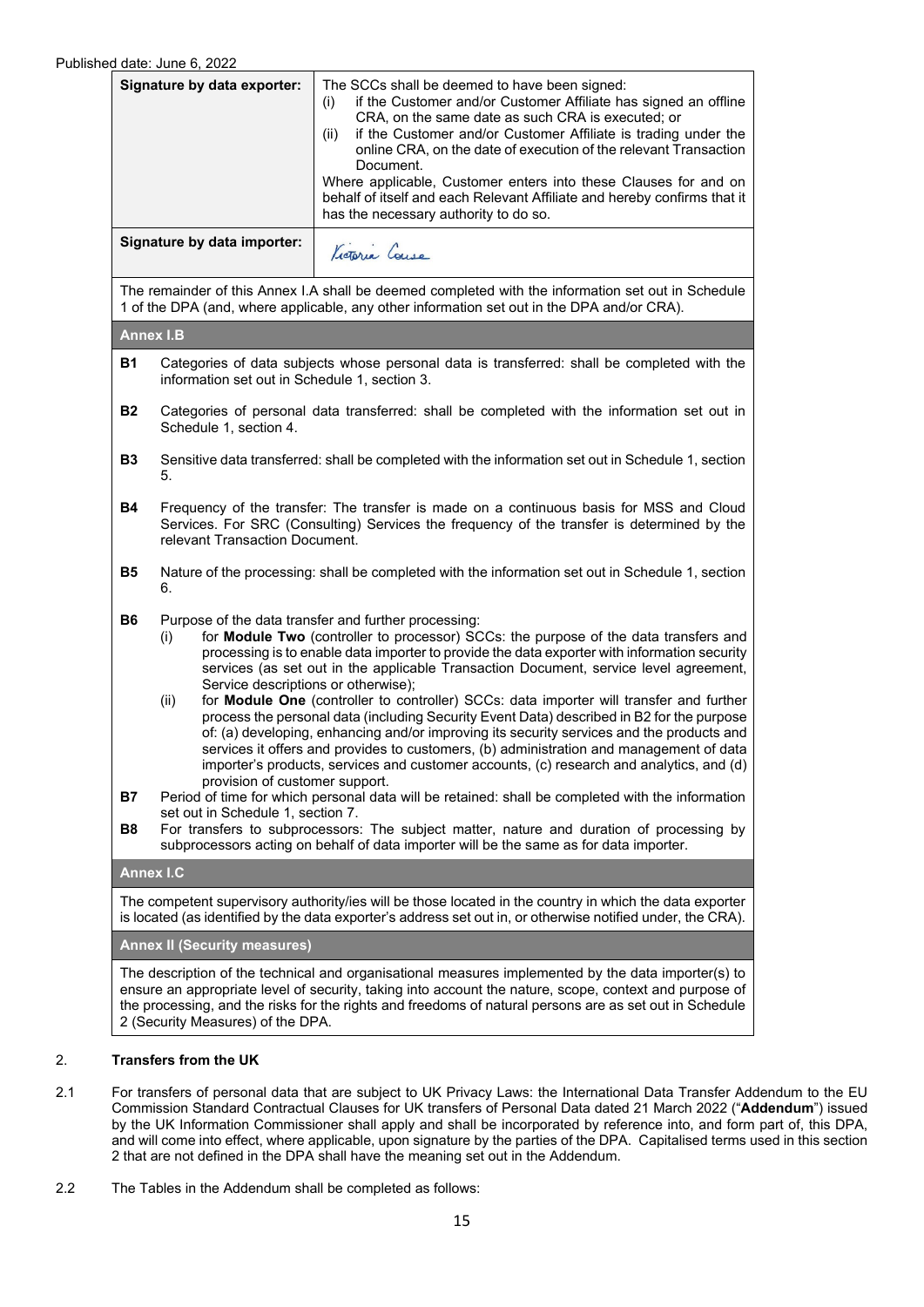| <b>Table 1: Parties</b>                                                                                                                                                                                                                          |                                                                                                                                                                                                                                                             |                                                                                                                                                                                                                                                                                                                                                                                  |                                                                               |                                   |  |
|--------------------------------------------------------------------------------------------------------------------------------------------------------------------------------------------------------------------------------------------------|-------------------------------------------------------------------------------------------------------------------------------------------------------------------------------------------------------------------------------------------------------------|----------------------------------------------------------------------------------------------------------------------------------------------------------------------------------------------------------------------------------------------------------------------------------------------------------------------------------------------------------------------------------|-------------------------------------------------------------------------------|-----------------------------------|--|
| <b>Start date</b>                                                                                                                                                                                                                                | This Addendum will start:<br>if the Customer has signed an offline CRA, on the same date as such CRA<br>(i)<br>is executed; or<br>if the Customer is trading under the online CRA, on the date of execution of<br>(ii)<br>the relevant Transaction Document |                                                                                                                                                                                                                                                                                                                                                                                  |                                                                               |                                   |  |
| <b>The Parties</b>                                                                                                                                                                                                                               | <b>Exporter (who sends the Restricted</b><br>Transfer):                                                                                                                                                                                                     |                                                                                                                                                                                                                                                                                                                                                                                  | Importer (who receives the<br><b>Restricted Transfer):</b>                    |                                   |  |
|                                                                                                                                                                                                                                                  | The data exporter (as defined in<br>Schedule 3, section 1.2)                                                                                                                                                                                                |                                                                                                                                                                                                                                                                                                                                                                                  | Schedule 3, section 1.2)                                                      | Secureworks Inc. (as specified in |  |
| As set out in Schedule 3, section 1.2 or otherwise notified between the parties<br>Parties' details<br>and key<br>contacts                                                                                                                       |                                                                                                                                                                                                                                                             |                                                                                                                                                                                                                                                                                                                                                                                  |                                                                               |                                   |  |
| <b>Signature</b>                                                                                                                                                                                                                                 | Schedule 3, section 1.2.                                                                                                                                                                                                                                    |                                                                                                                                                                                                                                                                                                                                                                                  | The Addendum shall be deemed to have been signed by the parties as set out in |                                   |  |
|                                                                                                                                                                                                                                                  | Table 2: Selected SCCs, Modules and Selected Clauses                                                                                                                                                                                                        |                                                                                                                                                                                                                                                                                                                                                                                  |                                                                               |                                   |  |
| <b>Addendum EU</b><br>The Approved EU SCCs, including the Appendix Information and with only the<br>SCCs:<br>following modules, clauses or optional provisions of the Approved EU SCCs<br>brought into effect for the purposes of this Addendum: |                                                                                                                                                                                                                                                             |                                                                                                                                                                                                                                                                                                                                                                                  |                                                                               |                                   |  |
| <b>Module One:</b>                                                                                                                                                                                                                               | Clause 7 (Docking clause): the docking clause shall apply<br>Clause 11 (Redress): the optional wording in Clause 11(a) shall not apply<br>$\overline{\phantom{0}}$                                                                                          |                                                                                                                                                                                                                                                                                                                                                                                  |                                                                               |                                   |  |
| <b>Module Two:</b><br>$\overline{\phantom{0}}$                                                                                                                                                                                                   |                                                                                                                                                                                                                                                             | Clause 7 (Docking clause): the docking clause shall apply<br>- Clause 11 (Redress): the optional wording in Clause 11(a) shall not apply<br>- Clause 9(a) (Sub-processors): Option 2: General written authorisation is<br>selected. Data importer shall inform the data exporter of any intended changes<br>to its list of sub-processors at least fourteen (14) days in advance |                                                                               |                                   |  |
|                                                                                                                                                                                                                                                  | <b>Table 3: Appendix Information</b>                                                                                                                                                                                                                        |                                                                                                                                                                                                                                                                                                                                                                                  |                                                                               |                                   |  |
| "Appendix Information" means the information which must be provided for the selected Modules as<br>set out in the Appendix of the Approved EU SCCs (other than the Parties), and which for this Addendum<br>is set out as follows:               |                                                                                                                                                                                                                                                             |                                                                                                                                                                                                                                                                                                                                                                                  |                                                                               |                                   |  |
| Annex I.A: List of Parties:                                                                                                                                                                                                                      |                                                                                                                                                                                                                                                             | See Schedule 3, section 1.2                                                                                                                                                                                                                                                                                                                                                      |                                                                               |                                   |  |
| Annex I.B: Description of Transfer:                                                                                                                                                                                                              |                                                                                                                                                                                                                                                             | See Schedule 3, section 1.2                                                                                                                                                                                                                                                                                                                                                      |                                                                               |                                   |  |
| measures                                                                                                                                                                                                                                         | Annex II: Technical and organisational                                                                                                                                                                                                                      | See Schedule 2                                                                                                                                                                                                                                                                                                                                                                   |                                                                               |                                   |  |
| Annex III: List of Sub processors:                                                                                                                                                                                                               |                                                                                                                                                                                                                                                             | See Clause 4.6 of the DPA                                                                                                                                                                                                                                                                                                                                                        |                                                                               |                                   |  |
| Table 4: Ending this Addendum when the Approved Addendum changes                                                                                                                                                                                 |                                                                                                                                                                                                                                                             |                                                                                                                                                                                                                                                                                                                                                                                  |                                                                               |                                   |  |
| Ending this Addendum when the<br>Approved Addendum changes                                                                                                                                                                                       |                                                                                                                                                                                                                                                             | Which Parties may end this Addendum (as set out in<br>Section Error! Reference source not found.19 of the<br>Addendum):<br><b>☑</b> Importer<br><b>☑ Exporter</b><br>$\square$ neither Party                                                                                                                                                                                     |                                                                               |                                   |  |

#### 3. **Transfers from Switzerland**

3.1 **Definitions** – in this section 3, the following definitions are used:

- (a) "**FDPIC**" means the Federal Data Protection and Information Commissioner; and
	- (b) "**Swiss Data Protection Laws**" means any law, enactment, regulation or order in Switzerland concerning the processing of data relating to living persons, including, as applicable, the Federal Act on Data Protection of 19 June 1992 (SR 235.1) ("**FADP**") and the revised version of the FADP dated 25 September 2020 ("**Revised FADP**").
- 3.2 **SCCs** For transfers from Switzerland to a Third Country of personal data that are subject to Swiss Data Protection Laws,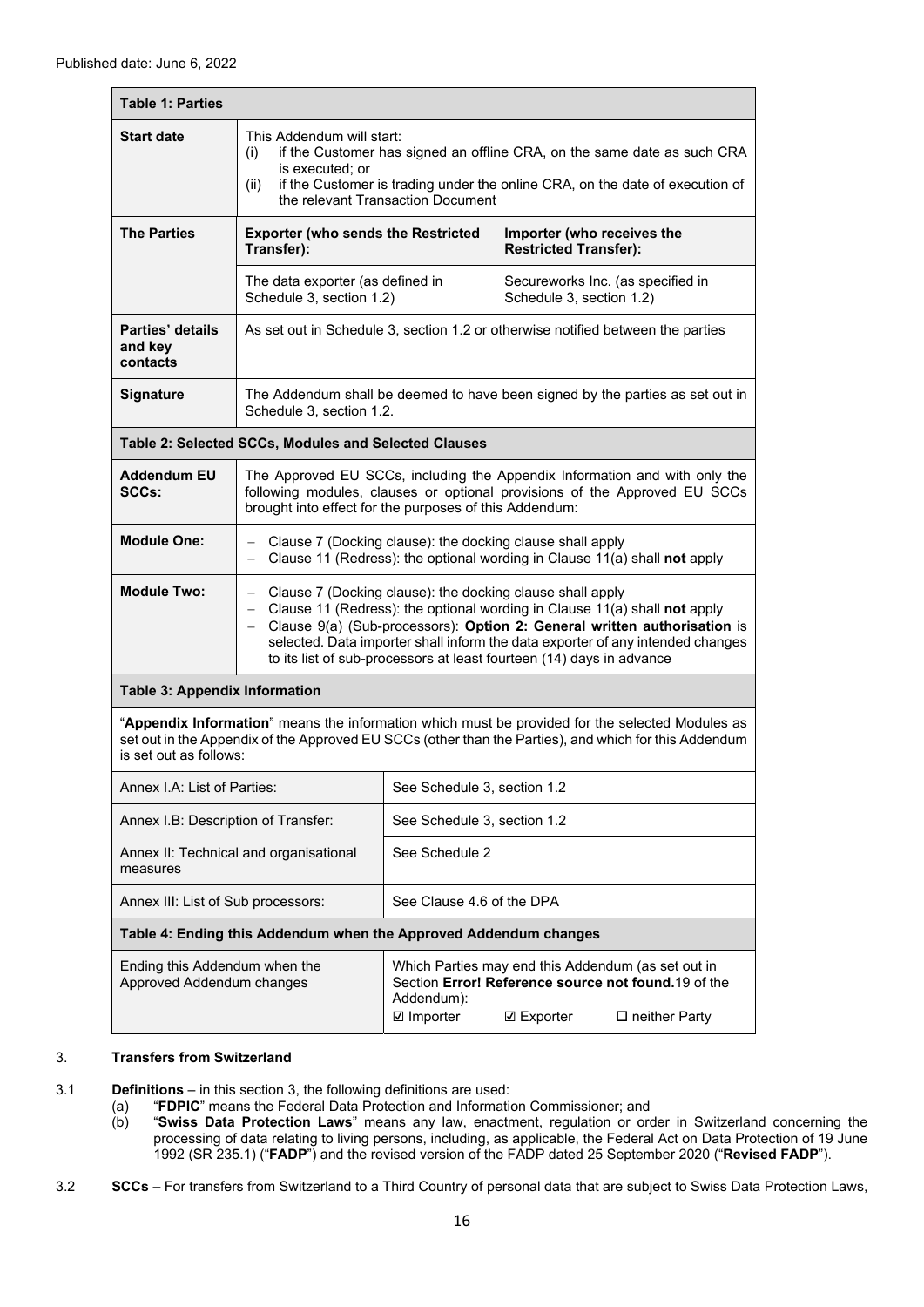the parties agree to:

- (a) adopt the GDPR standard for all such data transfers;
- $\overrightarrow{b}$  use Module One (controller to controller) and Module Two (controller to processor) of the SCCs; and (c) amend the SCCs in order to comply with Swiss Data Protection Laws as set out below.
- amend the SCCs in order to comply with Swiss Data Protection Laws as set out below.
- 3.3 **Amendments to the SCCs** Where the SCCs apply (in accordance with section 3.2 above) and the transfer from Switzerland to a Third Country is:
	- (a) exclusively subject to Swiss Data Protection Laws, OR
	- (b) subject to both Swiss Data Protection Laws and the GDPR

the following amendments shall apply:

- (i) references in the SCCs to "Regulation (EU) 2016/679" or "that Regulation" are (in respect of section 3.3(a) above) replaced or (in respect of section 3.3(b) above) supplemented by references to the "FADP and Revised FADP, as appropriate" and references to specific Article(s) of "Regulation (EU) 2016/679" are replaced or supplement (as applicable) with the equivalent Article or Section of the FADP or Revised FADP;
- (ii) reference to the "EU", "EU Member State", "European Union" and "Union" are (in respect of section 3.3(a) above) replaced or (in respect of section 3.3(b) above) supplemented with references to "Switzerland"; and
- (iii) references to competent supervisory authority are (in respect of section 3.3(a) above) replaced or (in respect of section 3.3(b) above) supplemented with references to FDPIC.
- 3.4 In addition to the above, the following amendments shall also apply to the SCCs:

| Swiss amendments that apply to Module One (controller to controller) AND Module Two<br>(controller to processor) SCCs: |                                                                                                                                                                                                                                                                                                                                                                                                                                                                                                              |  |  |
|------------------------------------------------------------------------------------------------------------------------|--------------------------------------------------------------------------------------------------------------------------------------------------------------------------------------------------------------------------------------------------------------------------------------------------------------------------------------------------------------------------------------------------------------------------------------------------------------------------------------------------------------|--|--|
| <b>Clause 7 (Docking</b><br>clause)                                                                                    | The optional docking clause shall apply.                                                                                                                                                                                                                                                                                                                                                                                                                                                                     |  |  |
| Clause 11(a)<br>(Redress)                                                                                              | The optional wording in Clause 11(a) shall not apply.                                                                                                                                                                                                                                                                                                                                                                                                                                                        |  |  |
| Clause 13<br>(Supervision) and<br><b>Annex I.C</b>                                                                     | Where the transfer is exclusively subject to Swiss Data Protection Laws:<br>FDPIC.<br>Where the transfer is subject to both Swiss Data Protection Laws and<br>GDPR:<br>(i)<br>FDPIC is the supervisory authority insofar as the transfer is governed<br>by Swiss Data Protection Laws; and<br>the EU authority is the supervisory authority insofar as the data<br>(ii)<br>transfer is governed by the GDPR (the criteria of Clause 13(a) for<br>the selection of the competent authority must be observed). |  |  |
| Clause 17<br>(Governing law)                                                                                           | Where the transfer is exclusively subject to Swiss Data Protection Laws:<br>Swiss law is the governing law.<br>Where the transfer is subject to both Swiss Data Protection Laws and<br>GDPR: the law of the country in which the data exporter is established will<br>apply provided such law allows for third-party beneficiary rights. Where<br>such law does not allow for third-party beneficiary rights, the SCCs shall<br>be governed by Irish law.                                                    |  |  |
| Clause 18(b)<br>(Choice of forum<br>and jurisdiction)                                                                  | Clause 18(b): The courts of the country in which the data exporter is<br>established<br>Clause 18(c): The term "Member State" in the SCCs must not be<br>$\overline{\phantom{0}}$<br>interpreted in such a way as to exclude data subjects in Switzerland from<br>the possibility of suing for their rights in their place of habitual residence<br>(Switzerland) in accordance with Clause 18(c) of the SCCs.                                                                                               |  |  |
| <b>Annex I.A</b>                                                                                                       | For a list of the parties see Schedule 3, section 1.2.                                                                                                                                                                                                                                                                                                                                                                                                                                                       |  |  |
| <b>Annex I.B</b>                                                                                                       | For a description of the transfer see Schedule 3, section 1.2.                                                                                                                                                                                                                                                                                                                                                                                                                                               |  |  |
| <b>Annex II</b>                                                                                                        | For the technical and organisational measures see Schedule 2.                                                                                                                                                                                                                                                                                                                                                                                                                                                |  |  |
| Swiss amendments to ONLY Module Two (controller to processor) SCCs:                                                    |                                                                                                                                                                                                                                                                                                                                                                                                                                                                                                              |  |  |
| Clause 9(a)<br>(Use of sub-<br>processors)                                                                             | Option 2: General written authorisation is selected. Data importer shall<br>inform the data exporter of any intended changes to its list of sub-processors<br>at least fourteen (14) days in advance.                                                                                                                                                                                                                                                                                                        |  |  |
| Annex III (List of<br>sub-processors)                                                                                  | See Clause 4.6 of the DPA.                                                                                                                                                                                                                                                                                                                                                                                                                                                                                   |  |  |

3.5 **Supplemental –** The SCCs shall protect the data of legal entities in Switzerland until the entry into force of the Revised FADP (effective 1 January 2023).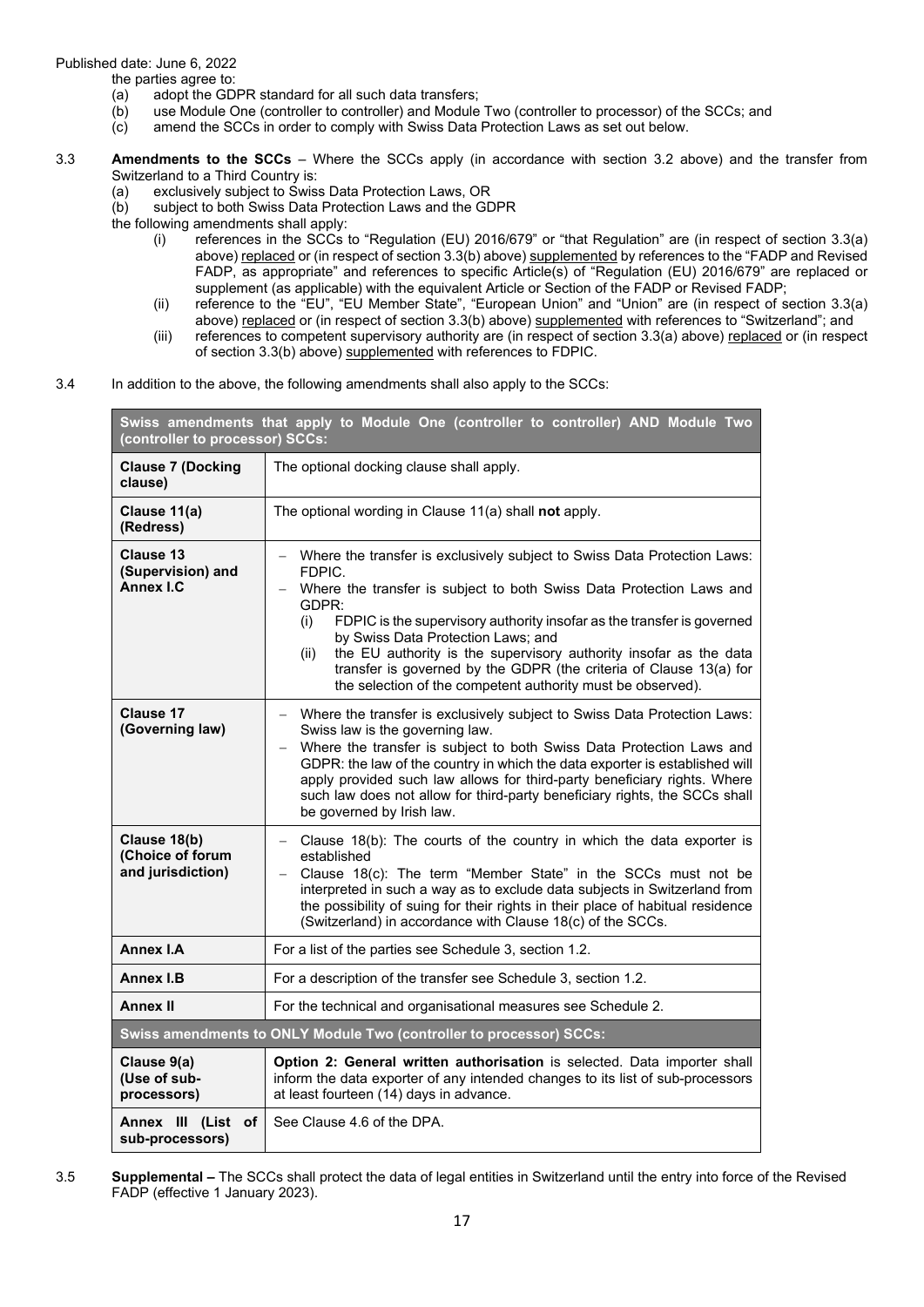3.6 **Incorporation –** The SCCs (Module One and Module Two) adapted for Switzerland in accordance with this section 3 shall apply and shall be incorporated by reference into, and form part of, this DPA and will come into effect, where applicable, upon signature by the parties in accordance with Schedule 3, section 1.2.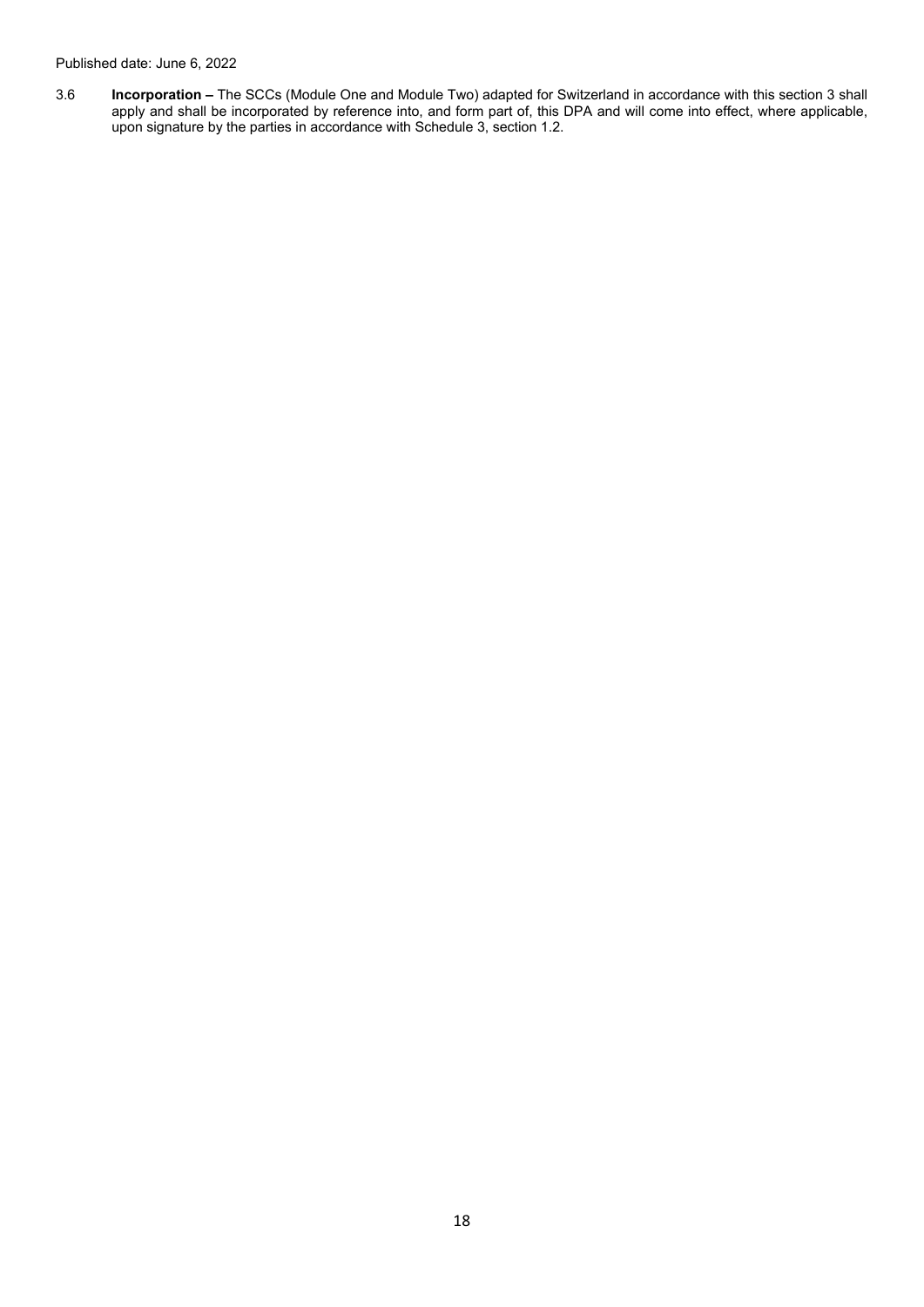#### **データ保護特約 別紙4: ドイツ及びスイス刑法の遵守**

#### **SCHEDULE 4 TO DATA PROTECTION ADDENDUM Compliance with GERMAN and SWISS criminal law**

#### 1. **Scope**

 (i) This Appendix applies to all Services provided in or accessed from Germany and are intended to avoid any possible criminal liability in Germany (German cyber security law, esp. sec. 202a et seq, 203, 206, 303a, 303b German Criminal Act [StGB]).

(ii) This Appendix also applies to all Services provided in or accessed from Switzerland and are intended to avoid any possible criminal liability in Switzerland (Swiss cyber security law, esp. articles 143, 143bis, 144bis, 147, 150, 179 et seq Swiss Criminal Code [StGB]).

Customer acknowledges its acceptance with the German or the Swiss criminal law provisions set out herein if the Services are provided in or accessed from Germany or Switzerland, as the case may be.

#### 2. **Security Services, further security measures and other Services as performed by Secureworks**

- 2.1 Should a Transaction Document include security scanning, testing, assessment, forensics, or remediation Services ("**Security Services**"), Secureworks may use various methods and software tools to probe network resources for securityrelated information and to detect actual or potential security flaws and vulnerabilities. The Security Services, such as penetration testing or vulnerability assessments, may entail buffer overflows, fat pings, operating system specific exploits and attacks specific to custom coded applications but will exclude intentional and deliberate Denial of Service ("DoS")- Attacks. Secureworks shall perform Security Services during a timeframe mutually agreed upon with Customer.
- 2.2 The aforementioned Security Services as well as all further security measures to be performed under the CRA, the Transaction Documents as well as other Services to be taken by Secureworks hereunder may result in:
	- (a) Secureworks obtaining personal and other private data of individuals and/or third parties (e.g. customers of Customer, Customer employees) located on Customer's IT-systems concerned by the performance of Services hereunder, in particular by:
		- (i) the circumvention of Customer's security systems which are especially protected against unauthorized access; and/or
		- (ii) the interception of data by technical means from a non-public data processing facility (e.g. e-mail communication).
	- (b) Secureworks directly or, if applicable, as a result of performing the Services, deleting, suppressing, rendering, making unusable or altering data and/or interfering with data processing operations by destroying, damaging, rendering making unusable, removing or altering a data processing system or a data carrier and/or
	- (c) service interruptions or degradation regarding the Customer's systems.
- 2.3 Secureworks will treat any data which may be subject to the postal or telecommunications secret and/or further contractual and/or statutory business secret (e.g. data subject to Section 203 German Criminal Code [StGB]) as confidential. Secureworks will only obtain knowledge of the content or the specific circumstances of the data obtained to the extent necessary for the protection of the Customer's IT-systems.

#### 3. **Customer consent with respect to intrusion attempts and Customer's system security checks**

- 3.1 Customer authorizes Secureworks to perform the Security Services (and all such tasks and tests reasonably contemplated by or reasonably necessary to perform the Security Services) on network resources with the internet protocol addresses ("**IP Addresses**") identified by Customer. Customer represents that, if Customer does not own such network resources, it will have obtained consent and authorization from the applicable third party, in the necessary form and substance satisfactory to Secureworks, to permit Secureworks to provide the Security Services on such third party's network resources.
- 3.2 In light of the foregoing, upon execution of a Transaction Document for the aforementioned Security Services, Customer consents and authorizes Secureworks to provide any or all the Security Services in the applicable Transaction Document with respect to the Customer's systems. Customer further acknowledges it is the Customer's responsibility to restore network computer systems to a secure configuration after completion of Secureworks's testing. Customer acknowledges and accepts the risks and consequences as laid out above under 2.2.
- 3.3 The Customer acknowledges and explicitly declares its consent that Secureworks may in this context involve Secureworks' subcontractors and/or other Secureworks Affiliates located around the world (e.g. Secureworks Inc. in the United States, Secureworks Europe SRL in Romania, Secureworks entities located in Asian countries) in order to provide the Services to be performed under the CRA and the Transaction Documents, including the security measures described above. Secureworks undertakes to require any Secureworks subcontractor and/or any other Secureworks Affiliate that Secureworks may involve in order to provide the aforesaid services to treat any data which may be subject to the postal or telecommunications secret and/or further contractual and/or statutory business secret (e.g. data subject to Section 203 German Criminal Code [StGB] or data subject to Article 321 Swiss Criminal Code [StGB]) as confidential.